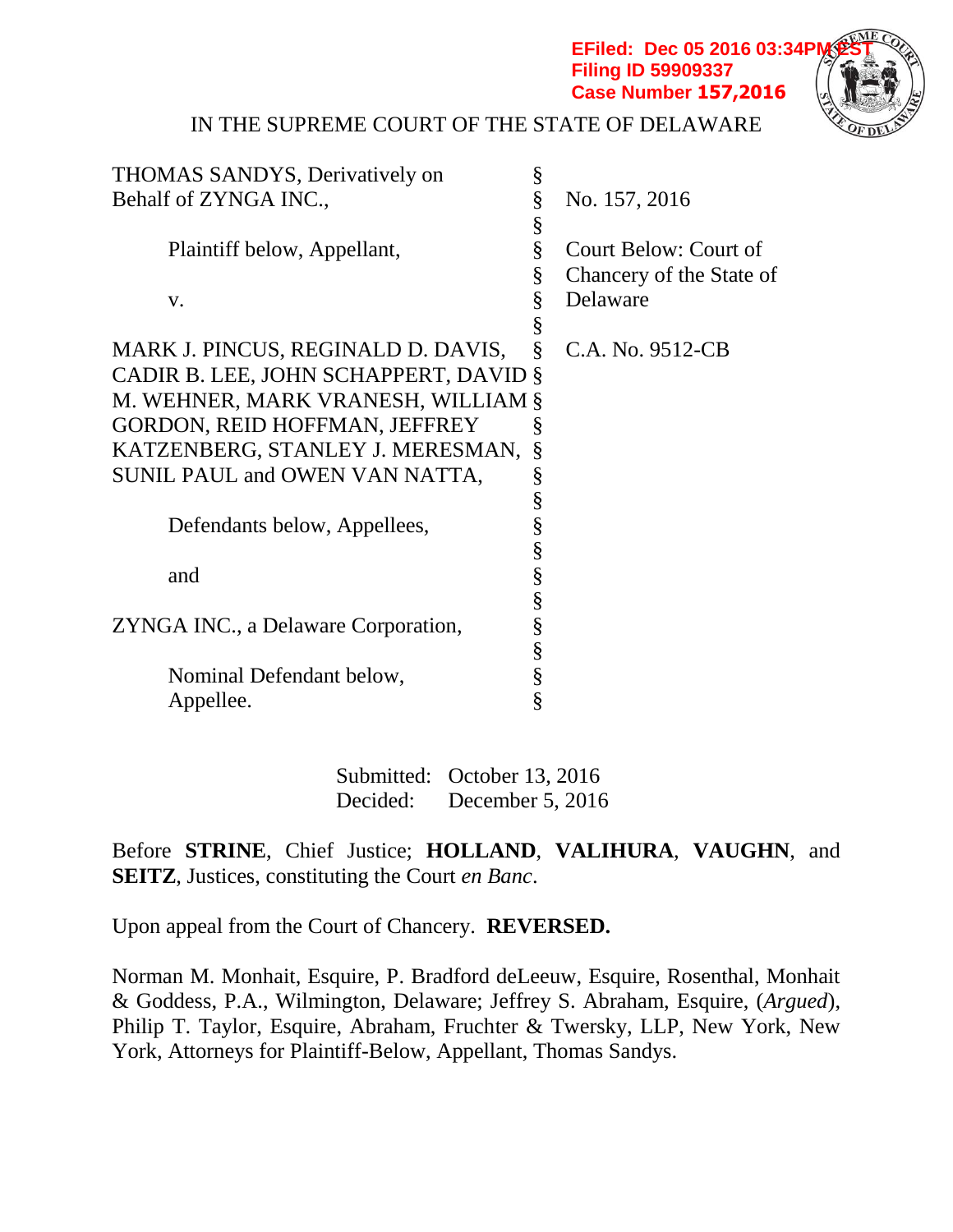Elena C. Norman, Esquire, Nicholas J. Rohrer, Esquire, Paul J. Loughman, Esquire, Young Conaway Stargatt & Taylor LLP, Wilmington, Delaware; Jordan Eth, Esquire, Anna Erickson White, Esquire, (*Argued*), Morrison & Foerster LLP, San Francisco, California, Attorneys for Defendants-Below, Appellees, Mark J. Pincus, Reginald D. Davis, Cadir B. Lee, John Schappert, David M. Wehner, Mark Vranesh, and Owen Van Natta, and Zynga Inc.

Bradley D. Sorrels, Esquire, Jessica A Montellese, Esquire, Wilson Sonsini Goodrich & Rosati, P.C., Wilmington, Delaware; Steven M. Schatz, Esquire, (*Argued*), Nina (Nicki) Locker, Esquire, Benjamin M. Crosson, Esquire, Wilson Sonsini Goodrich & Rosati, P.C., Palo Alto, California, Attorneys for Defendants-Below, Appellees, William Gordon, Reid Hoffman, Jeffrey Katzenberg, Stanley J. Meresman, and Sunil Paul.

**STRINE**, Chief Justice, for the Majority: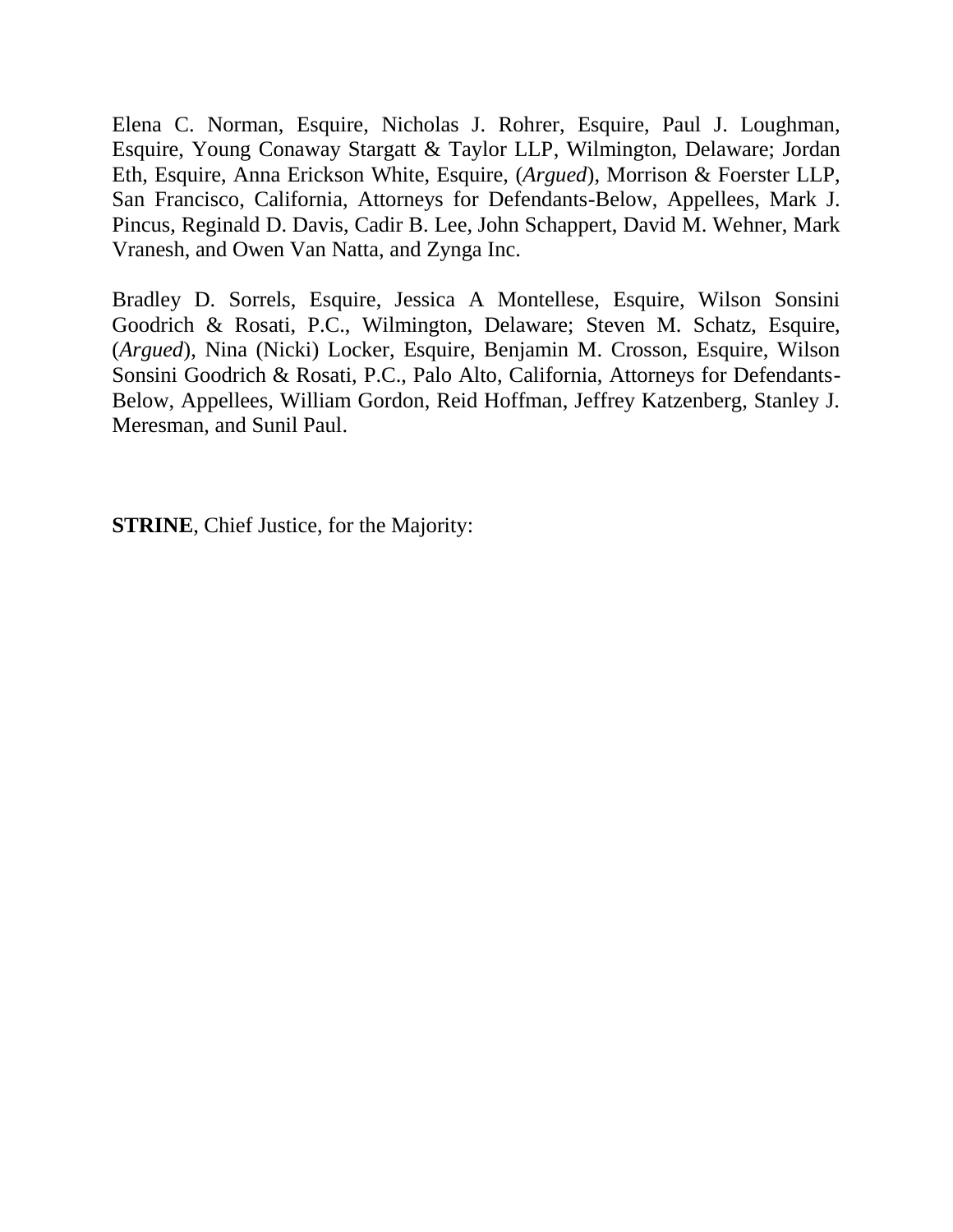**I.**

This appeal in a derivative suit brought by a stockholder of Zynga, Inc. turns on whether the Court of Chancery correctly found that a majority of the Zynga board could impartially consider a demand and thus correctly dismissed the complaint for failure to plead demand excusal under Court of Chancery Rule 23.1. This case again highlights the wisdom of the representative plaintiff bar heeding the repeated admonitions of this Court and the Court of Chancery to make a diligent pre-suit investigation into the board's independence so that a complaint can be filed satisfying the burden to plead particularized facts supporting demand excusal. Here, the derivative plaintiff's lack of diligence compounded the already difficult task that the Court of Chancery faces when making close calls about pleading stage independence. Fortunately for the derivative plaintiff, however, he was able to plead particularized facts regarding three directors that create a reasonable doubt that these directors can impartially consider a demand. First, the plaintiff pled a powerful and unusual fact about one director's relationship to Zynga's former CEO and controlling stockholder which creates a reasonable doubt that she can impartially consider a demand adverse to his interests. That fact is that the controlling stockholder and the director and her husband co-own an unusual asset, an airplane, which is suggestive of an extremely intimate personal friendship between their families. Second, the plaintiff pled that two other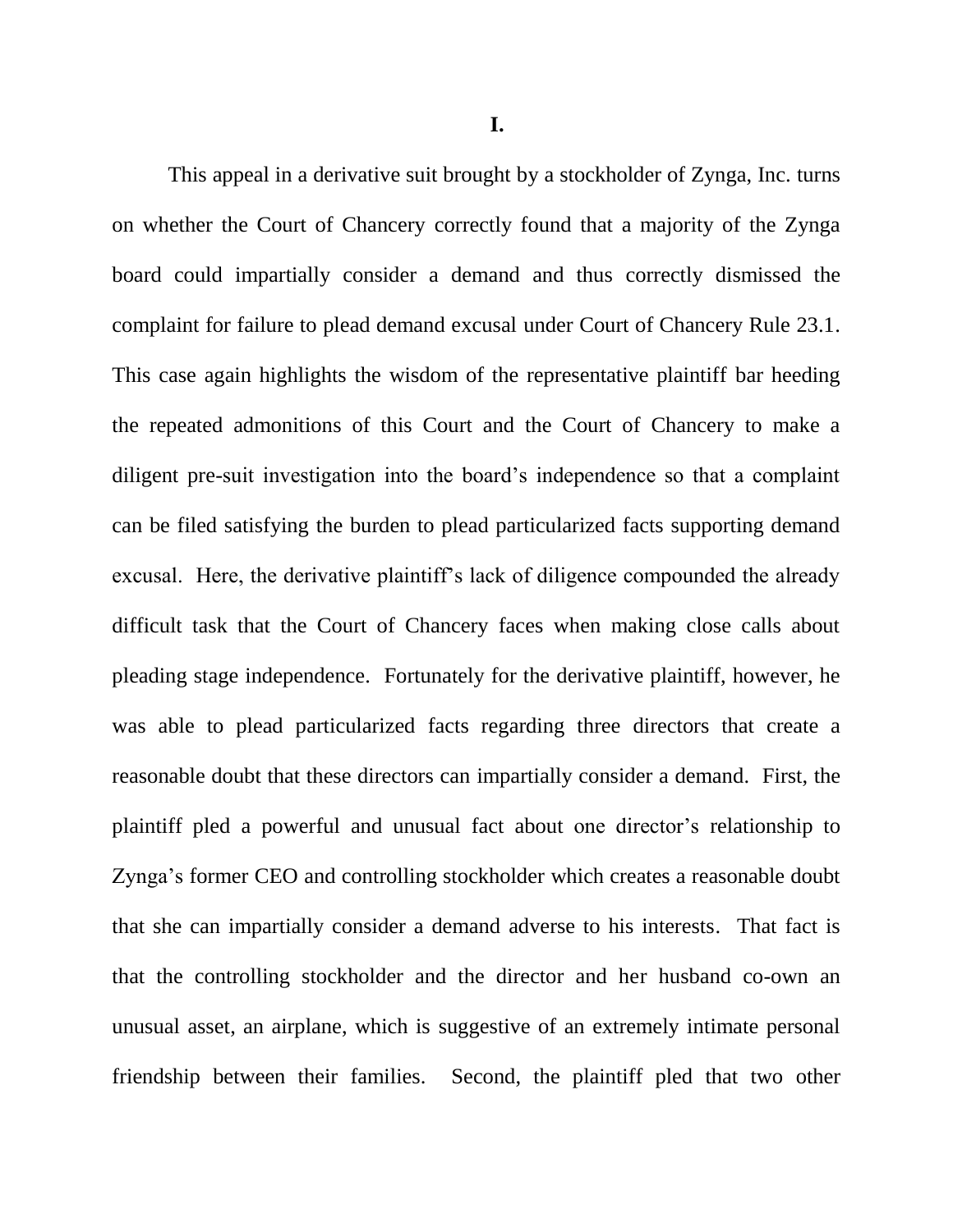directors are partners at a prominent venture capital firm and that they and their firm not only control 9.2% of Zynga's equity as a result of being early-stage investors, but have other interlocking relationships with the controller and another selling stockholder outside of Zynga. Although it is true that entrepreneurs like the controller need access to venture capital, it is also true that venture capitalists compete to fund the best entrepreneurs and that these relationships can generate ongoing economic opportunities. There is nothing wrong with that, as that is how commerce often proceeds, but these relationships can give rise to human motivations compromising the participants' ability to act impartially toward each other on a matter of material importance. Perhaps for that reason, the Zynga board itself determined that these two directors did not qualify as independent under the NASDAQ rules, which have a bottom line standard that a director is not independent if she has "a relationship which, in the opinion of the Company's board of directors, would interfere with the exercise of independent judgment . . . ."<sup>1</sup> Although the plaintiff's lack of diligence made the determination as to these directors perhaps closer than necessary, in our view, the combination of these facts creates a pleading stage reasonable doubt as to the ability of these directors to act independently on a demand adverse to the controller's interests. When these three directors are considered incapable of impartially considering a

<sup>&</sup>lt;sup>1</sup> NASDAQ Marketplace Rule  $5605(a)(2)$ .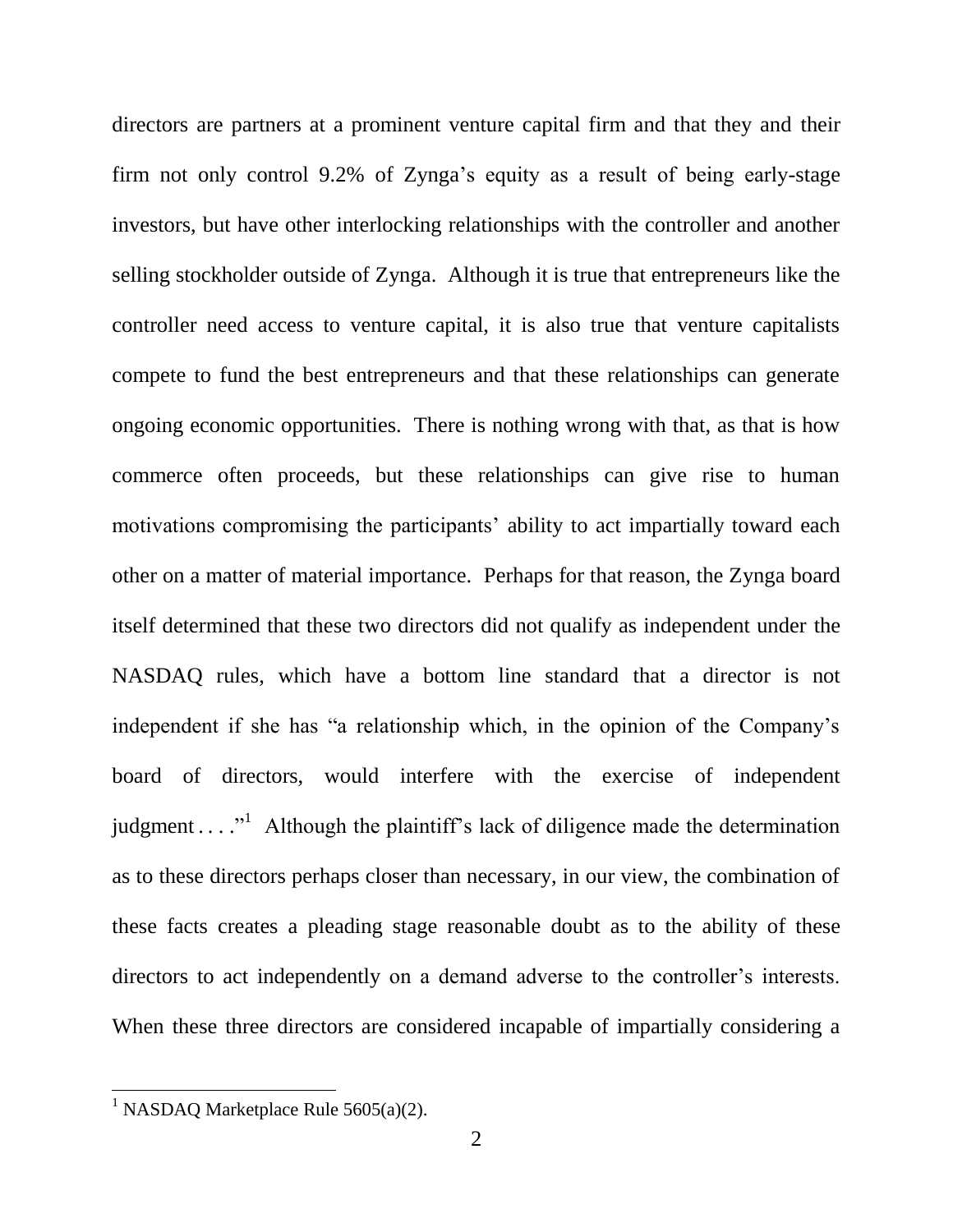demand, a majority of the nine member Zynga board is compromised for Rule 23.1 purposes and demand is excused. Thus, the dismissal of the complaint is reversed.

## **II.**

The plaintiff alleges two derivative claims, each centering on allegations that certain top managers and directors at Zynga—including its former CEO, Chairman, and controlling stockholder Mark Pincus—were given an exemption to the company's standing rule preventing sales by insiders until three days after an earnings announcement. According to the plaintiff, top Zynga insiders sold 20.3 million shares of stock for \$236.7 million as part of a secondary offering before Zynga's April 26, 2012 earnings announcement, an announcement that the plaintiff contends involved information that placed downward pressure on Zynga's stock price.<sup>2</sup> The plaintiff alleges that these insiders sold their shares at \$12.00 per share and that, immediately after the earnings announcement, the market price dropped 9.6% to \$8.52. Three months later, following the release of additional negative information, which the plaintiff alleges was known by Zynga management and the board when it granted the exemption, Zynga's market price declined to \$3.18, a decrease of 73.5% from the \$12.00 per share offering price. In this suit, the plaintiff alleges that the insiders who participated in the sale breached their

 $2$  These shares were sold as part of a secondary public offering that increased Zynga's public float, which at that time consisted of fewer than 150 million shares, compared to approximately 688 million shares held by Zynga directors, officers, employees, former employees, and other pre-IPO investors. Appellee's Answering Br. at 7.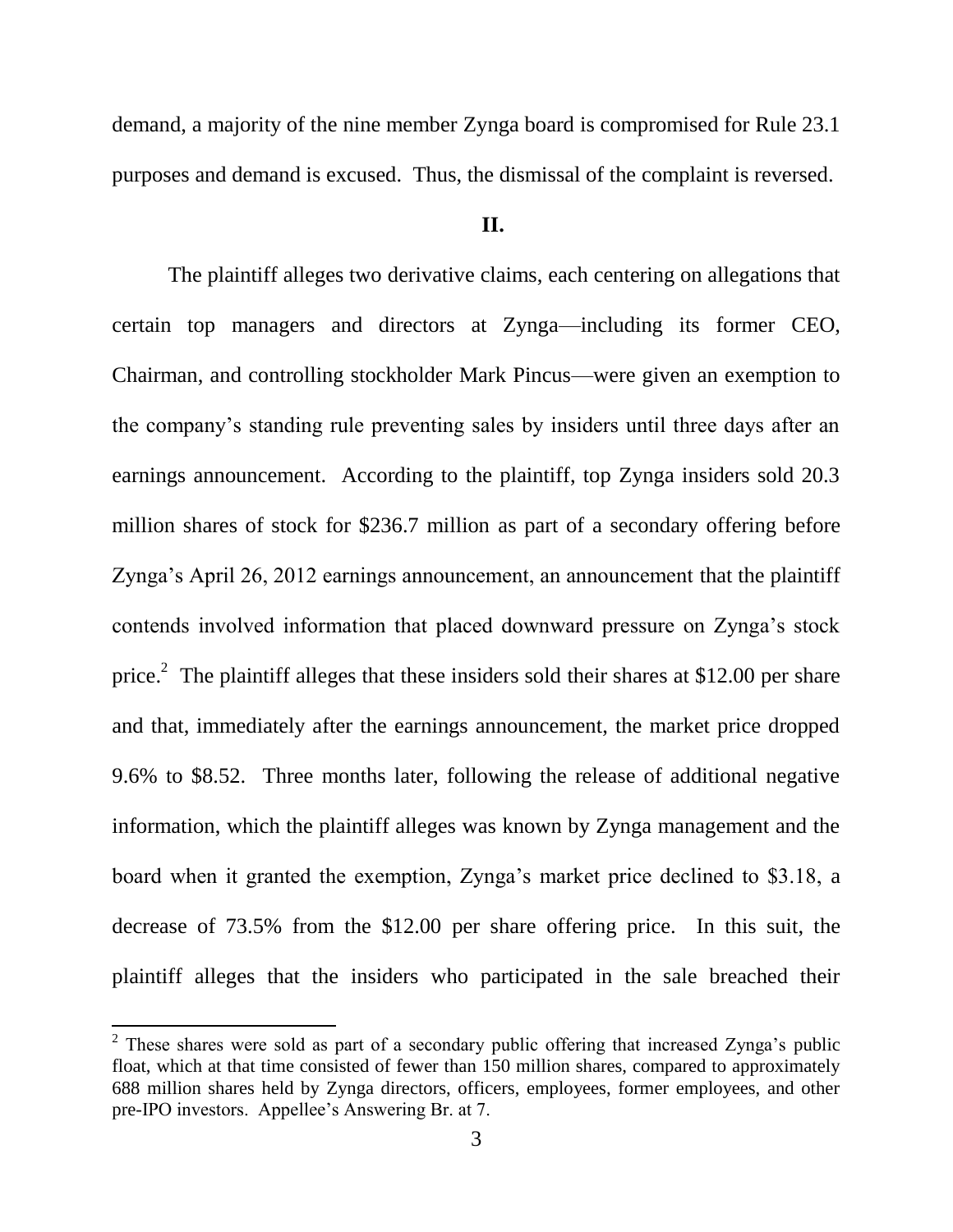fiduciary duties by misusing confidential information when they sold their shares while in possession of adverse, material non-public information and also asserts a duty of loyalty claim against the directors who approved the sale.

The defendants moved to dismiss this action under Court of Chancery Rule 23.1 for plaintiff's failure to make a pre-suit demand on the board.<sup>3</sup> The Court of Chancery's decision turned on its evaluation of the pleading stage independence of the Zynga board at the time the complaint was filed, $4$  which was comprised of the following nine directors: Mark Pincus, Reid Hoffman, Jeffrey Katzenberg, Stanley J. Meresman, William Gordon, John Doerr, Ellen Siminoff, Sunil Paul, and Don Mattrick. In addressing demand excusal, the Court of Chancery applied the standard set forth in this Court's decision in *Rales v. Blasband*<sup>5</sup> to determine if at least five of Zynga's nine directors were independent for pleading stage purposes. The Court of Chancery first determined that the two directors who participated in the transaction, Pincus and Hoffman, were interested in the transaction, and therefore could not impartially consider a demand.<sup>6</sup> The Court of Chancery then

<sup>&</sup>lt;sup>3</sup> See Ct. Ch. R. 23.1 ("The complaint shall also allege with particularity the efforts, if any, made by the plaintiff to obtain the action the plaintiff desires from the directors or comparable authority and the reasons for the plaintiff's failure to obtain the action or for not making the effort.").

<sup>4</sup> *Rales v. Blasband*, 634 A.2d 927, 934 (Del. 1993) (noting that demand futility is assessed at the time the complaint is filed).

<sup>5</sup> *Id.* 

 $6$  Although the defendants assert that the Court of Chancery did not reach this conclusion, we disagree. The Court of Chancery conducted a simple analysis finding Pincus and Hoffman interested in the transaction when it stated: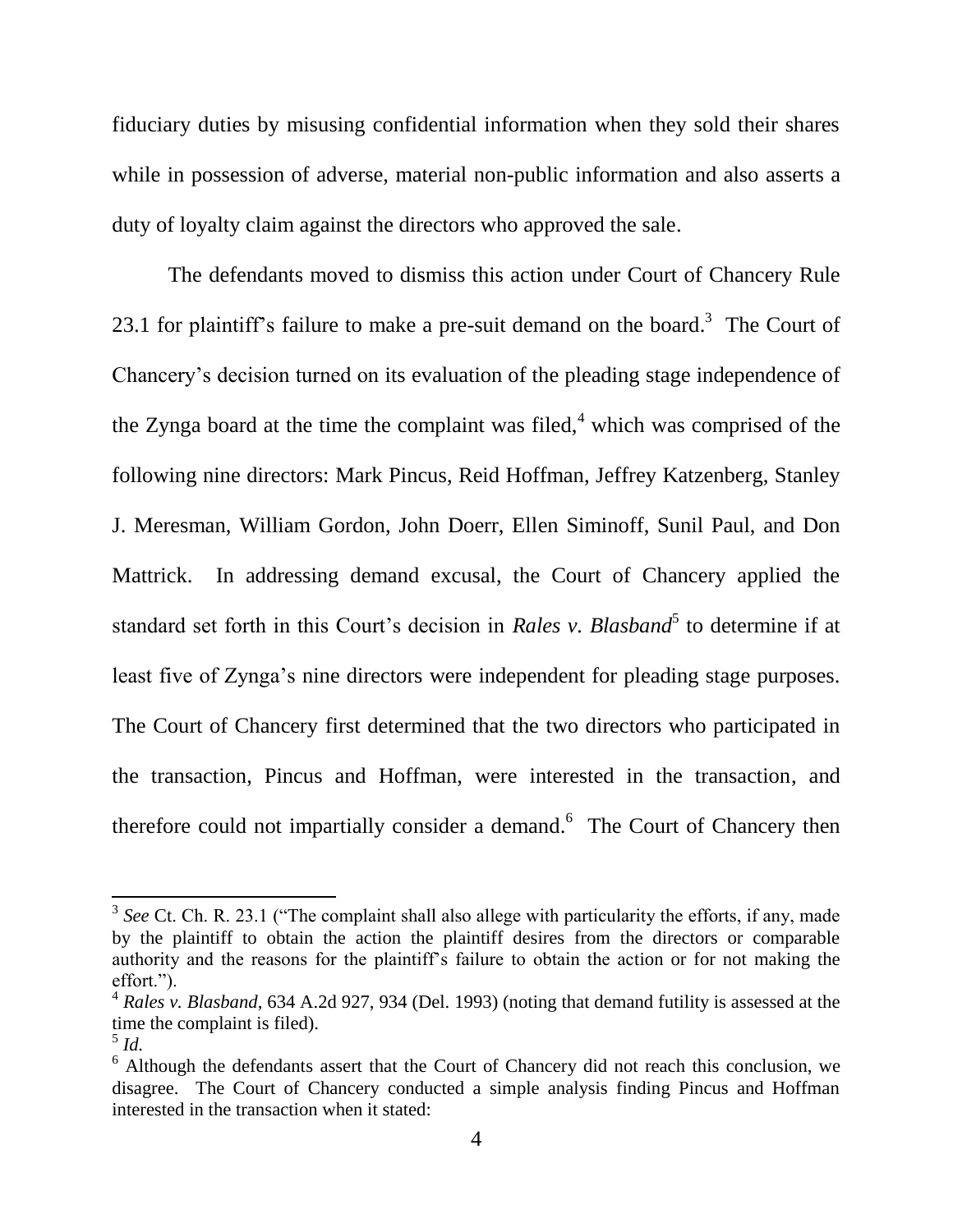examined the independence of directors Katzenberg, Meresman, Gordon, Doerr, and Siminoff. The Court of Chancery found that all five of these directors were independent and thus, that demand was not excused. The Court of Chancery did not analyze the independence of directors Paul and Mattrick. But, the Court of Chancery did include a footnote stating that it "would reach the same conclusion regarding Paul, who did not participate in the Secondary Offering or even vote to approve it."<sup>7</sup> At the time of the complaint, Mattrick had replaced Pincus as CEO. The remaining seven directors were outsiders.

The Court of Chancery properly determined that directors Pincus and Hoffman were interested in the transaction. Furthermore, Mattrick is Zynga's CEO. Zynga's controlling stockholder, Pincus, is interested in the transaction under attack, and therefore, Mattrick cannot be considered independent. Thus, the question for us is whether the plaintiff pled particularized facts that create a reasonable doubt about the independence of two of the remaining six Zynga

Because Hoffman and Pincus are the only members of the Demand Board who sold shares in the Secondary Offering and received a benefit from the alleged wrongdoing, they are the only members of the Demand Board who face potential liability under *Brophy*. Consequently, the other seven directors on the Demand Board are not interested in Count I for purposes of the *Rales* test, and I need only to determine whether plaintiff has created a reasonable doubt about their independence.

*Sandys v. Pincus*, 2016 WL 769999, at \*7 (Del. Ch. Feb. 29, 2016). 7 *Id.* at \*14 n.70.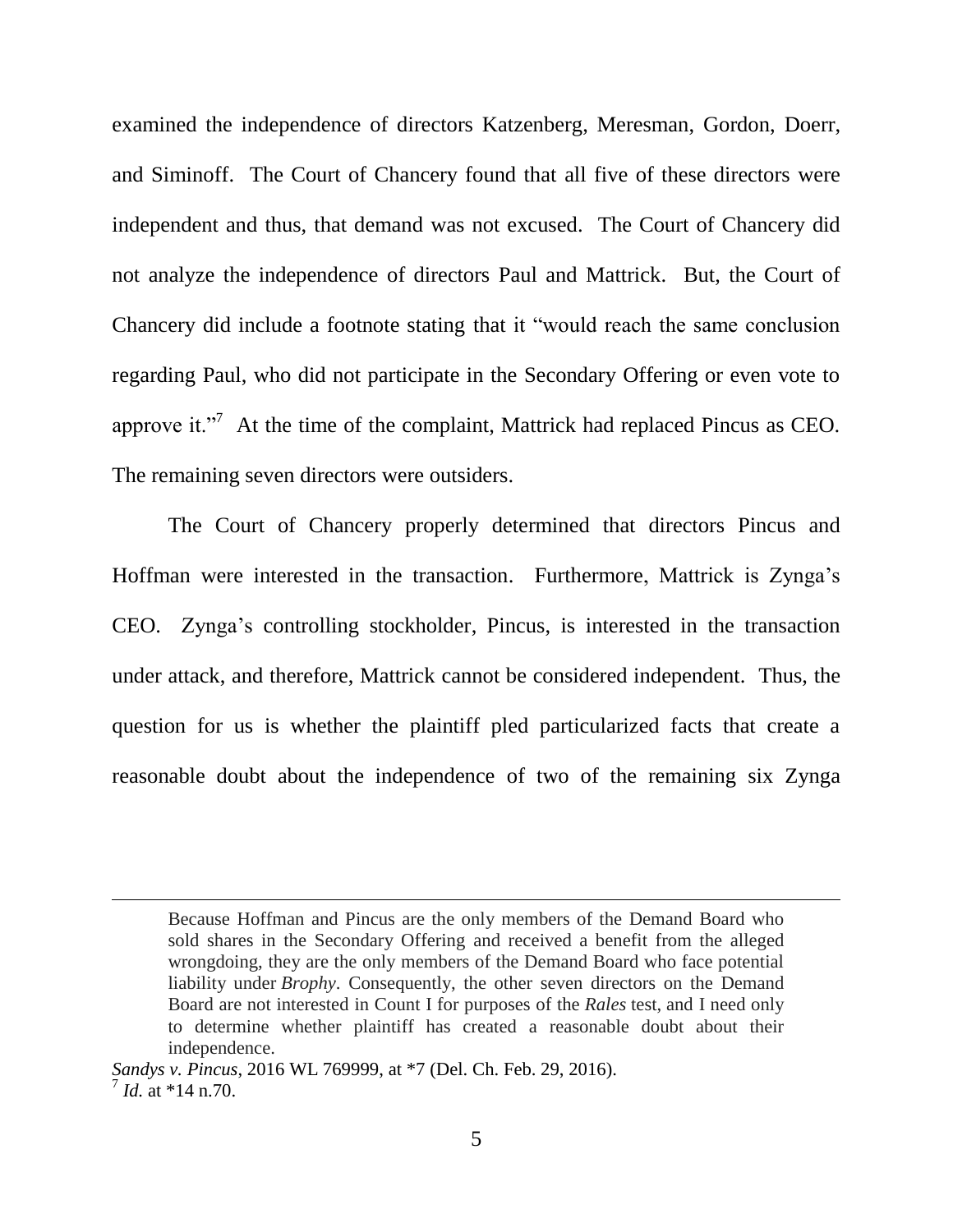directors.<sup>8</sup> If the plaintiff convinces us that he did, then we must reverse the Court of Chancery's dismissal under Rule 23.1. We review this question *de novo*. 9

On appeal, neither party contests the applicability of the *Rales* standard employed by the Court of Chancery. Therefore, we use it in our analysis to determine whether the Court of Chancery erred in finding that a majority of the board was independent for pleading stage purposes. To plead demand excusal under *Rales*, the plaintiff must plead particularized factual allegations that "create a reasonable doubt that, as of the time the complaint [was] filed, the board of directors could have properly exercised its independent and disinterested business judgment in responding to a demand."<sup>10</sup> At the pleading stage, a lack of independence turns on "whether the plaintiffs have pled facts from which the director's ability to act impartially on a matter important to the interested party can be doubted because that director may feel either subject to the interested party's dominion or beholden to that interested party."<sup>11</sup> "Our law requires that all the pled facts regarding a director's relationship to the interested party be considered in full context in making the, admittedly imprecise, pleading stage determination of

<sup>&</sup>lt;sup>8</sup> The plaintiff does not dispute the Court of Chancery's finding that directors Katzenberg and Meresman are independent.

<sup>9</sup> *Del. Cty. Emps. Ret. Fund v. Sanchez*, 124 A.3d 1017, 1021 (Del. 2015); *Beam v. Stewart,* 845 A.2d 1040, 1048 (Del. 2004).

<sup>10</sup> *Rales*, 634 A.2d at 934.

<sup>11</sup> *Sanchez*, 124 A.3d at 1024 n.25.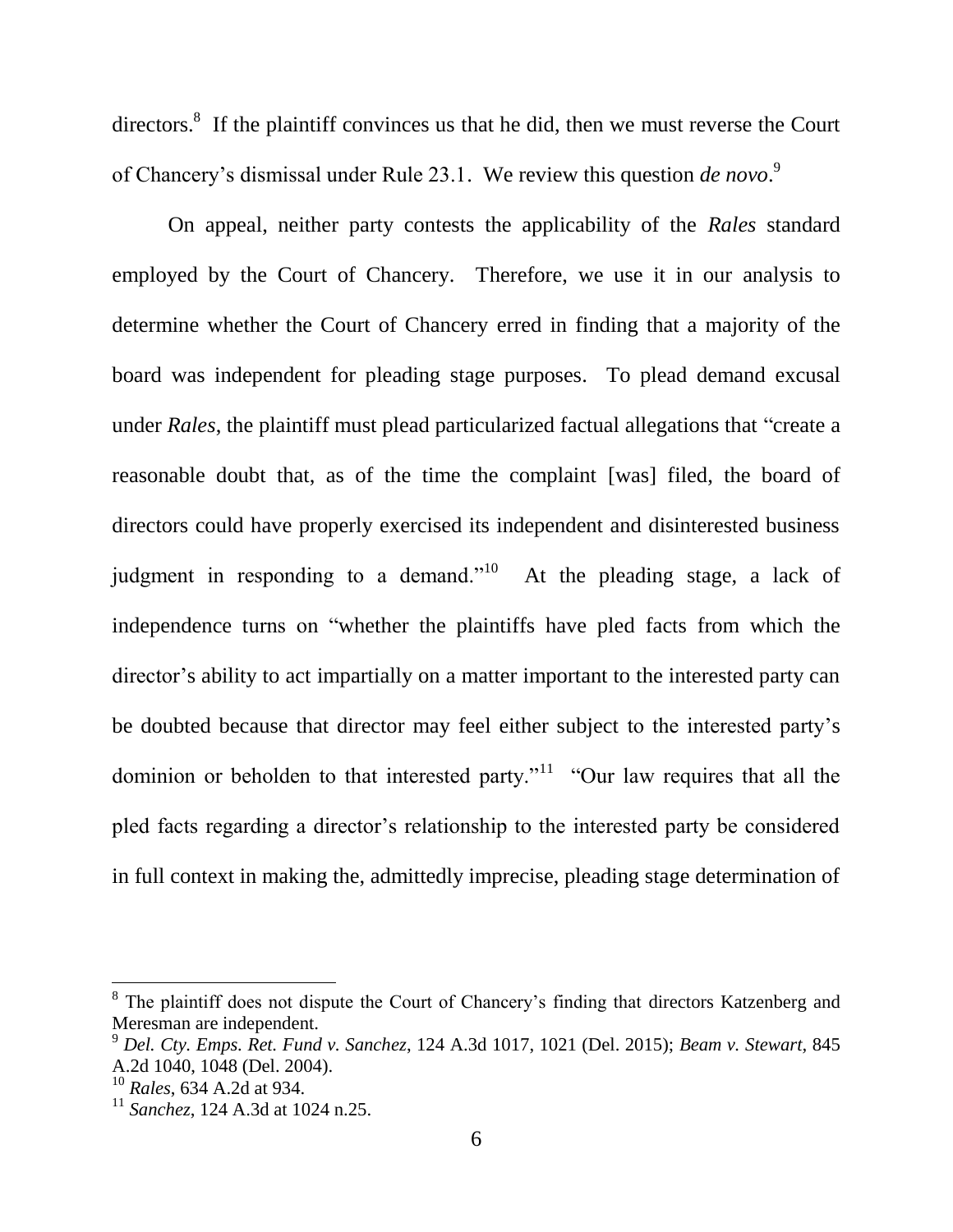independence.<sup> $12$ </sup> "[A]lthough the plaintiff is bound to plead particularized facts in pleading a derivative complaint, so too is the court bound to draw all inferences from those particularized facts in favor of the plaintiff, not the defendant, when dismissal of a derivative complaint is sought. $"^{13}$ 

For many years, this Court and the Court of Chancery have advised derivative plaintiffs to take seriously their obligations to plead particularized facts justifying demand excusal.<sup>14</sup> This case presents the unusual situation where a plaintiff who sought books and records to plead his complaint somehow only asked for records relating to the transaction he sought to redress and did not seek any books and records bearing on the independence of the board.<sup>15</sup> Furthermore, although purporting to be a fitting representative for investors in a technology company, the plaintiff appears to have forgotten that one of the most obvious tools at hand is the rich body of information that now can be obtained by conducting an internet search.<sup>16</sup> As a result of the plaintiff's failure, he made the task of the Court

<sup>12</sup> *Id*. at 1022.

<sup>13</sup> *Id.*

<sup>14</sup> *See, e.g.*, *Rales,* [634 A.2d at 934 n.10;](https://1.next.westlaw.com/Link/Document/FullText?findType=Y&serNum=1993245025&pubNum=0000162&originatingDoc=Ic1da0b0074c111e48c09e471b722858c&refType=RP&fi=co_pp_sp_162_934&originationContext=document&transitionType=DocumentItem&contextData=(sc.Search)#co_pp_sp_162_934) *Brehm v. Eisner*, 746 A.2d 244, 266-67 (Del. 2000); *Guttman v. Huang*, 823 A.2d 492, 504 (Del. Ch. 2003); *Ash v. McCall*, 2000 WL 1370341, at \*15 n.56 (Del. Ch. Sept. 15, 2000).

<sup>15</sup> Verified Complaint Pursuant to 8 *Del. C.* § 220, *Sandys v. Zynga Inc.*, C.A. No. 8450-ML (Del. Ch.).

<sup>&</sup>lt;sup>16</sup> Of course, as with any source of information, including a traditional library, the internet should be used with care. Ultimately, any fact pleading has to be based on a source that provides a good faith basis for asserting a fact. Thus, as with any search, an internet search will only have utility if it generates information of a reliable nature. But with that key caveat in mind, we can take judicial notice that internet searches can generate articles in reputable newspapers and journals,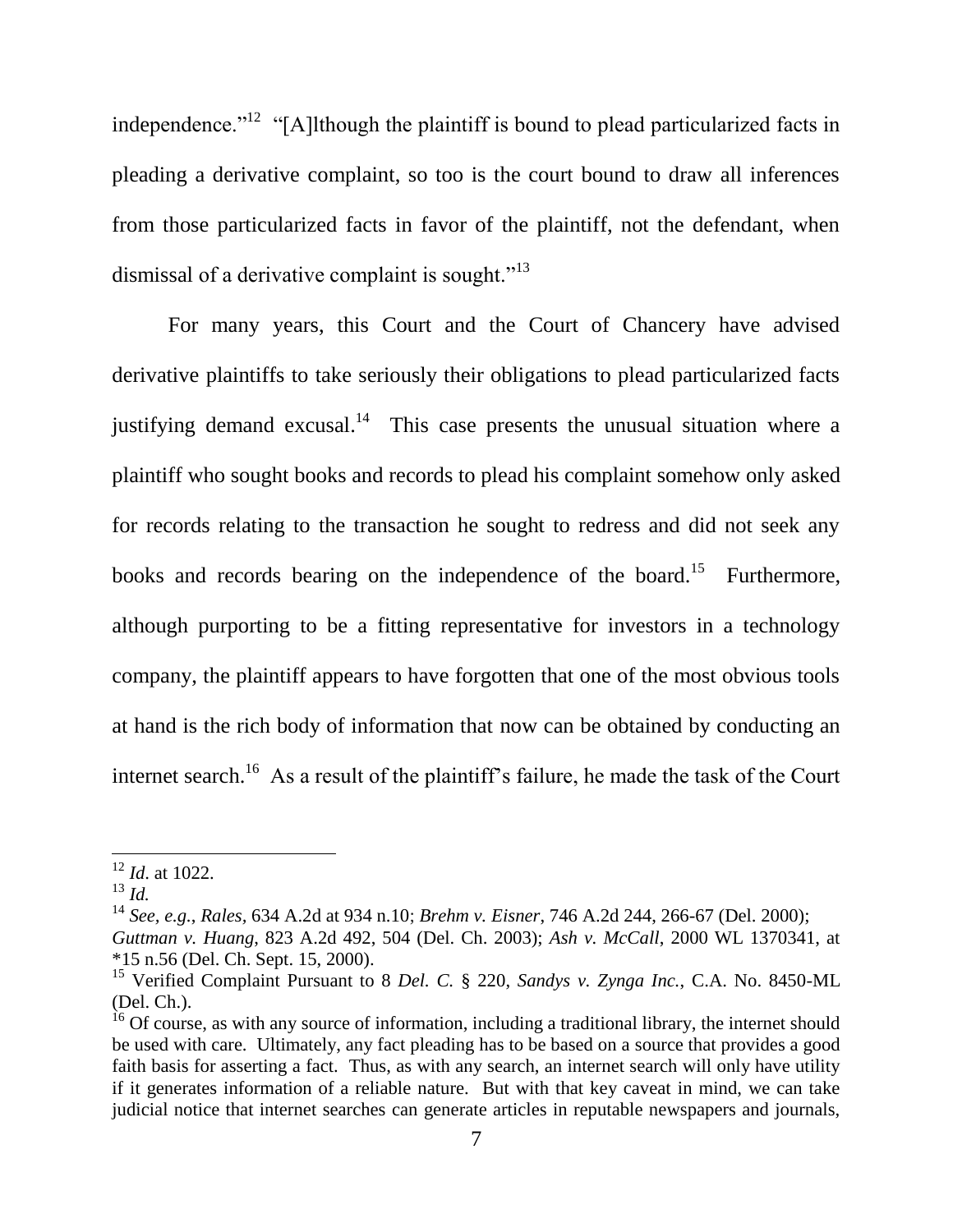of Chancery more difficult than was necessary and hazarded an adverse result for those he seeks to represent. Despite that failure, the plaintiff did plead some particularized facts and we are bound to draw all reasonable inferences from those facts in the plaintiff's favor in determining whether dismissal was appropriately granted. $17$ 

#### **A.**

In conducting this analysis, we first focus on director Ellen Siminoff. The Court of Chancery found that Siminoff was independent even though she and her husband co-own a private airplane<sup>18</sup> with Pincus.<sup>19</sup> In his complaint, the plaintiff pled that "Siminoff and her husband have an existing business relationship with defendant Pincus as co-owners of a private airplane,"<sup>20</sup> and in his briefing in the Court of Chancery, the plaintiff characterized Siminoff as a "close family friend" of Pincus, $^{21}$  which the Court of Chancery took into account as if it was a pled

postings on official company websites, and information on university websites that can be the source of reliable information.

<sup>17</sup> *Sanchez*, 124 A.3d at 1022.

<sup>&</sup>lt;sup>18</sup> During oral arguments, there was a question raised by the Court over whether this was an airplane or a jet. The plaintiff's lawyer proceeded to characterize it as a jet during his rebuttal. But, Zynga's Proxy Statement and the plaintiff's complaint both state "private airplane," and therefore we call it an airplane. Regardless of whether it is an airplane or a jet, we reach the same conclusion.

<sup>&</sup>lt;sup>19</sup> Zynga, Inc. Definitive Proxy Statement (Form 14A), at 1 (Apr. 25, 2013) (noting that Ms. Siminoff, her spouse, and Mr. Pincus "co-own a small private airplane, which was not used for Company travel").

<sup>&</sup>lt;sup>20</sup> App. to Appellant's Opening Br. at A071 (Verified Shareholder Derivative Complaint).  $^{21}$  *Id.* at A145.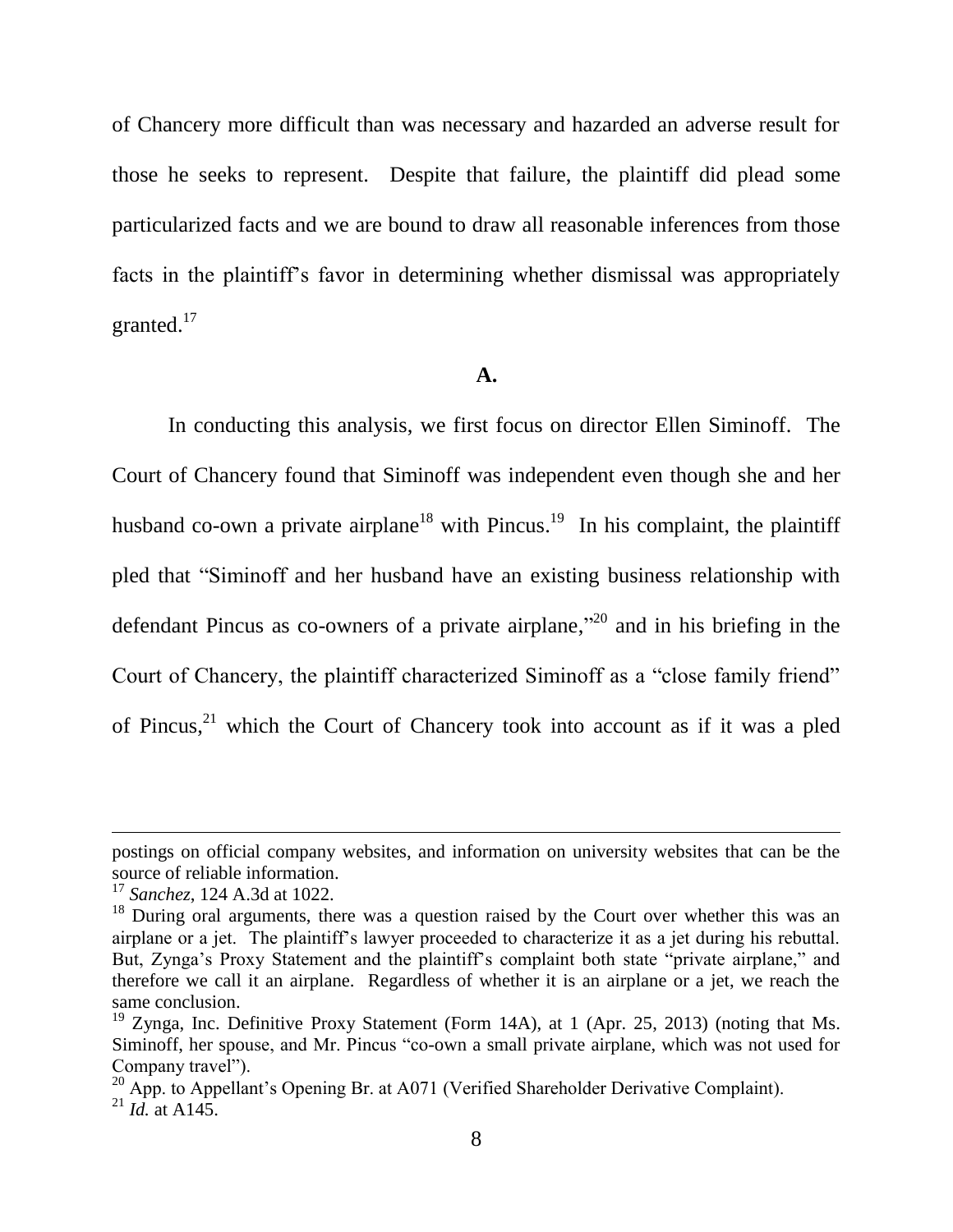fact.<sup>22</sup> Had the plaintiff been more thorough in his research by using all of the "tools at hand,"<sup>23</sup> including the tool provided by the company whose name has become a verb—or another internet search engine—he likely would have discovered more information about Siminoff's relationship with Pincus. Not only was the plaintiff's research cursory, the plaintiff did not focus on the most likely inference from the co-ownership of the private airplane between Pincus and Siminoff—which is not that the private airplane was a business venture—but that it signaled an extremely close, personal bond between Pincus and Siminoff, and between their families. Thus, the Court of Chancery was stuck with the limited factual allegations made by the plaintiff and, citing our decision in *Beam v. Stewart*<sup>24</sup>, the Court of Chancery determined that these allegations of friendship and shared ownership of an asset were not enough to create a reasonable pleading

<sup>22</sup> *Sandys*, 2016 WL 769999, at \*8.

<sup>23</sup> *See, e.g.*, *Rales v. Blasband*, 634 A.2d 927, 935 n.10 (1993). This Court noted that although derivative plaintiffs may believe it is difficult to meet the particularization requirement in their pleadings:

<sup>[</sup>They] have many avenues available to obtain information bearing on the subject of their claims. For example, there is a variety of public sources from which the details of a corporate act may be discovered, including the media and governmental agencies such as the Securities and Exchange Commission. In addition, a stockholder who has met the procedural requirements and has shown a specific proper purpose may use the summary procedure embodied in 8 *Del. C.* § 220 to investigate the possibility of corporate wrongdoing.

<sup>24</sup> 845 A.2d 1040 (Del. 2004).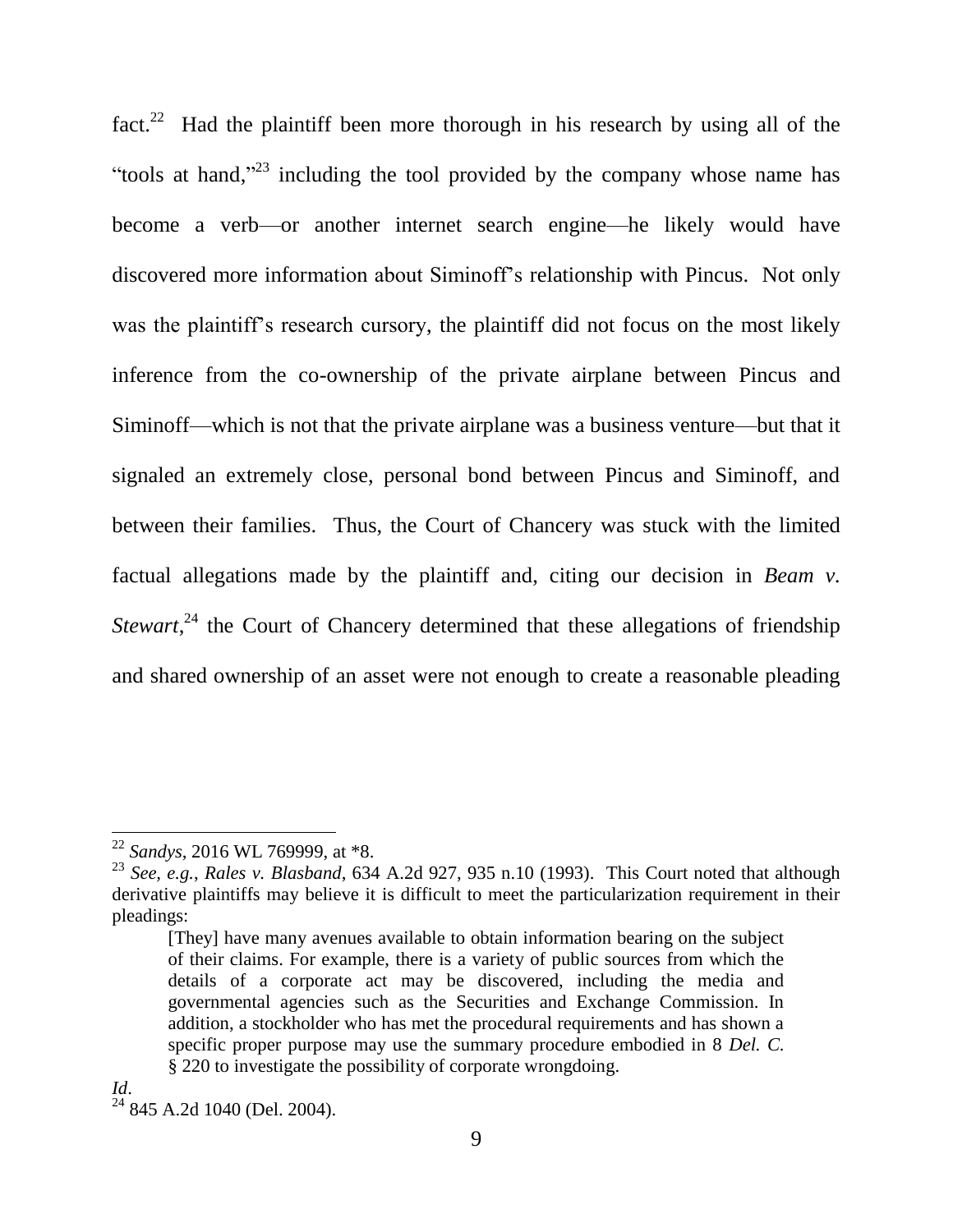stage inference that Siminoff could not act impartially in considering a demand implicating Pincus.<sup>25</sup>

Although we acknowledge the difficult position that the Court of Chancery was placed in, we reach a different conclusion. The Siminoff and Pincus families own an airplane together. Although the plaintiff made some strained arguments below, it made one argument in relation to this unusual fact that does create a pleading stage inference that Siminoff cannot act independently of Pincus. That argument is that owning an airplane together is not a common thing, and suggests that the Pincus and Siminoff families are extremely close to each other and are among each other's most important and intimate friends. Co-ownership of a private plane involves a partnership in a personal asset that is not only very expensive, but that also requires close cooperation in use, which is suggestive of detailed planning indicative of a continuing, close personal friendship. In fact, it is suggestive of the type of very close personal relationship that, like family ties, one would expect to heavily influence a human's ability to exercise impartial judgment.<sup>26</sup> As we noted recently, although a plaintiff has a pleading stage burden

<sup>25</sup> *Sandys*, 2016 WL 769999, at \*8.

<sup>26</sup> *See In re MFW S'holders Litig.*, 67 A.3d 496, 509 n.37 (Del. Ch. 2013), *aff'd sub nom. Kahn v. M & F Worldwide Corp.*, 88 A.3d 635 (Del. 2014) (noting that if a friendship "was one where the parties had served as each other's maids of honor, had been each other's college roommates, shared a beach house with their families each summer for a decade, and are as thick as blood relations, that context would be different from parties who occasionally had dinner over the years, go to some of the same parties and gatherings annually, and call themselves 'friends'"); *Del. Cty. Emps. Ret. Fund v. Sanchez*, 124 A.3d 1017, 1022 (Del. 2015) (finding that a director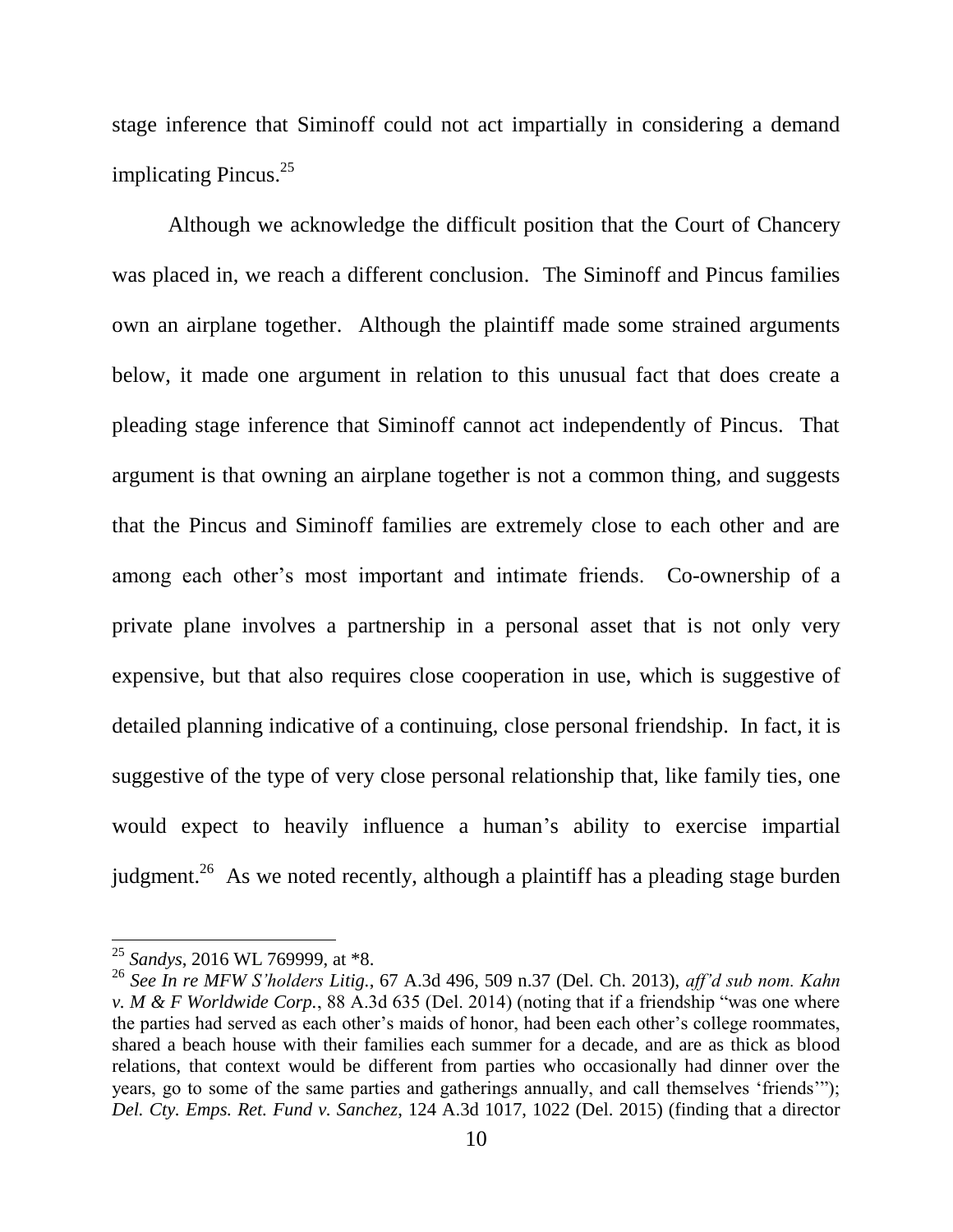that is elevated in the demand excusal context, that standard does not require a plaintiff to plead a detailed calendar of social interaction to prove that directors have a very substantial personal relationship rendering them unable to act independently of each other.<sup>27</sup> A plaintiff is only required to plead facts supporting an inference<sup>28</sup>—or in the words of *Rales*, "create a reasonable doubt"<sup>29</sup>—that a director cannot act impartially. Here, the facts support an inference that Siminoff would not be able to act impartially when deciding whether to move forward with a suit implicating a very close friend with whom she and her husband co-own a private plane.

#### **B.**

We next turn to the plaintiff's argument that he created a reasonable doubt that two other directors—William Gordon and John Doerr—are not independent for pleading stage purposes. In his complaint, the plaintiff included the following facts pertaining to Gordon and Doerr: both are partners at Kleiner Perkins Caufield & Byers,<sup>30</sup> which controls approximately 9.2% of Zynga's equity;<sup>31</sup> and, Kleiner Perkins is also invested in One Kings Lane, a company that Pincus's wife co-

was not independent for pleading stage purposes because the director had a friendship of over 50 years with an interested party and the director's primary employment was as an executive of a company over which the interested party had substantial influence).

 $27$  124 A.3d at 1020–22.

<sup>28</sup> *Id.* at 1019.

<sup>29</sup> *Rales*, 634 A.2d at 934.

<sup>&</sup>lt;sup>30</sup> App. to Appellant's Opening Br. at A071 (Verified Shareholder Derivative Complaint).

 $31$  *Id.* at A020.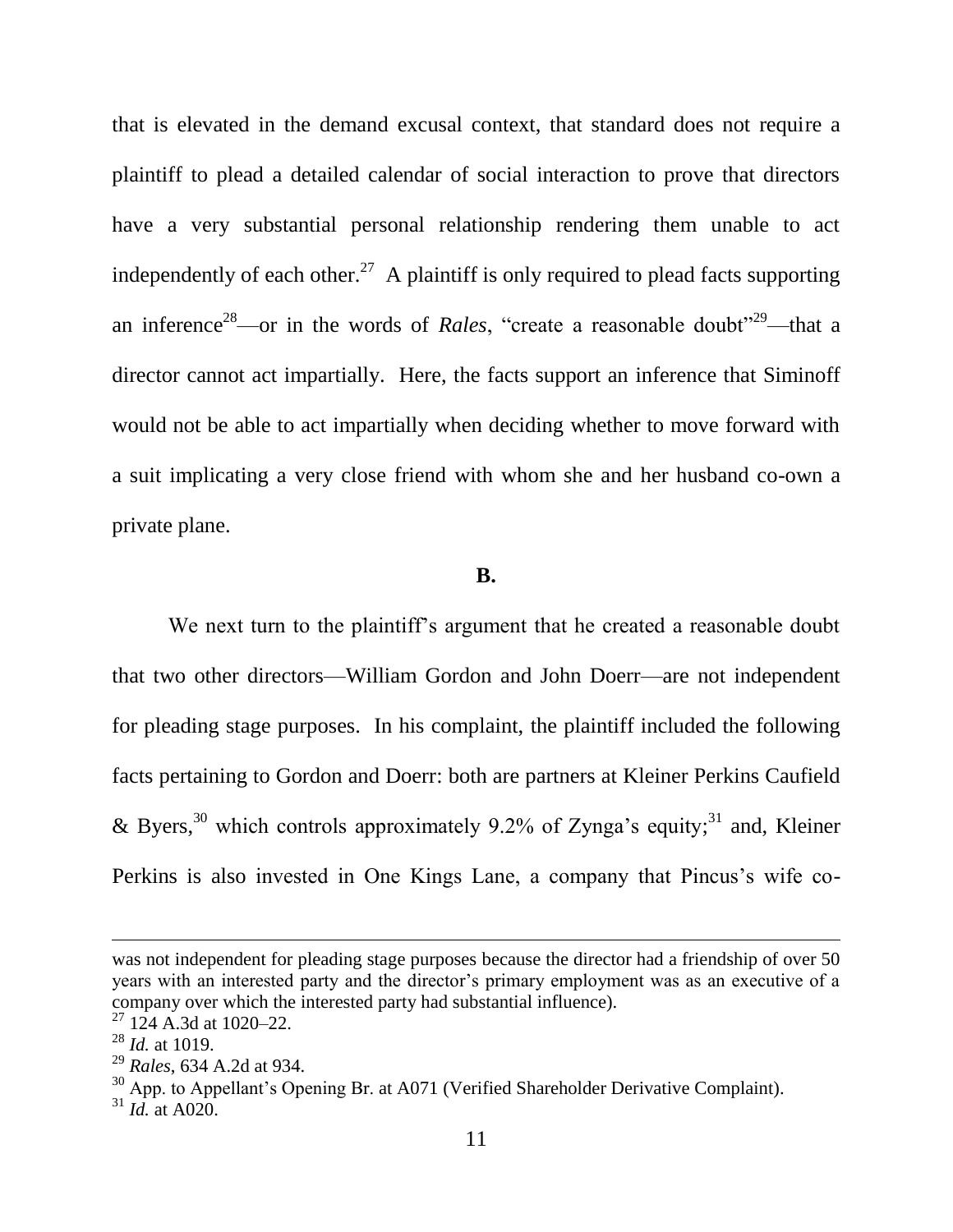founded.<sup>32</sup> Not only that, defendant Reid Hoffman—an outside director of Zynga who was one of the directors and officers given an exemption to sell in the secondary offering—and Kleiner Perkins both have investments in Shopkick, Inc., and Hoffman serves on that company's board along with yet another partner at Kleiner Perkins.<sup>33</sup> These relationships, suggest the plaintiff, indicate that Gordon and Doerr have a mutually beneficial network of ongoing business relations with Pincus and Hoffman that they are not likely to risk by causing Zynga to sue them. Amplifying this argument, says the plaintiff, is the voice of Gordon's and Doerr's fellow Zynga directors who did not consider them to be independent directors. According to its own public disclosures, the Zynga board determined that Gordon and Doerr do not qualify as independent directors under the NASDAQ Listing Rules.<sup>34</sup> Importantly, however, Zynga did not disclose why its board made this determination,<sup>35</sup> and the plaintiff failed to request this information in its books and records demand. 36

Despite these factual allegations, the Court of Chancery found that Gordon and Doerr were independent for pleading stage purposes because the plaintiff failed to specifically allege why Gordon and Doerr lack independence under the

<sup>32</sup> *Id.* at A072.

<sup>33</sup> *Id.*

 $^{34}$  *Id.* 

 $35$  Zynga, Inc. Definitive Proxy Statement (Form 14A), at 1 (Apr. 25, 2013).

<sup>36</sup> Verified Complaint Pursuant to 8 *Del. C.* § 220, *Sandys v. Zynga Inc.*, C.A. No. 8450-ML (Del. Ch.).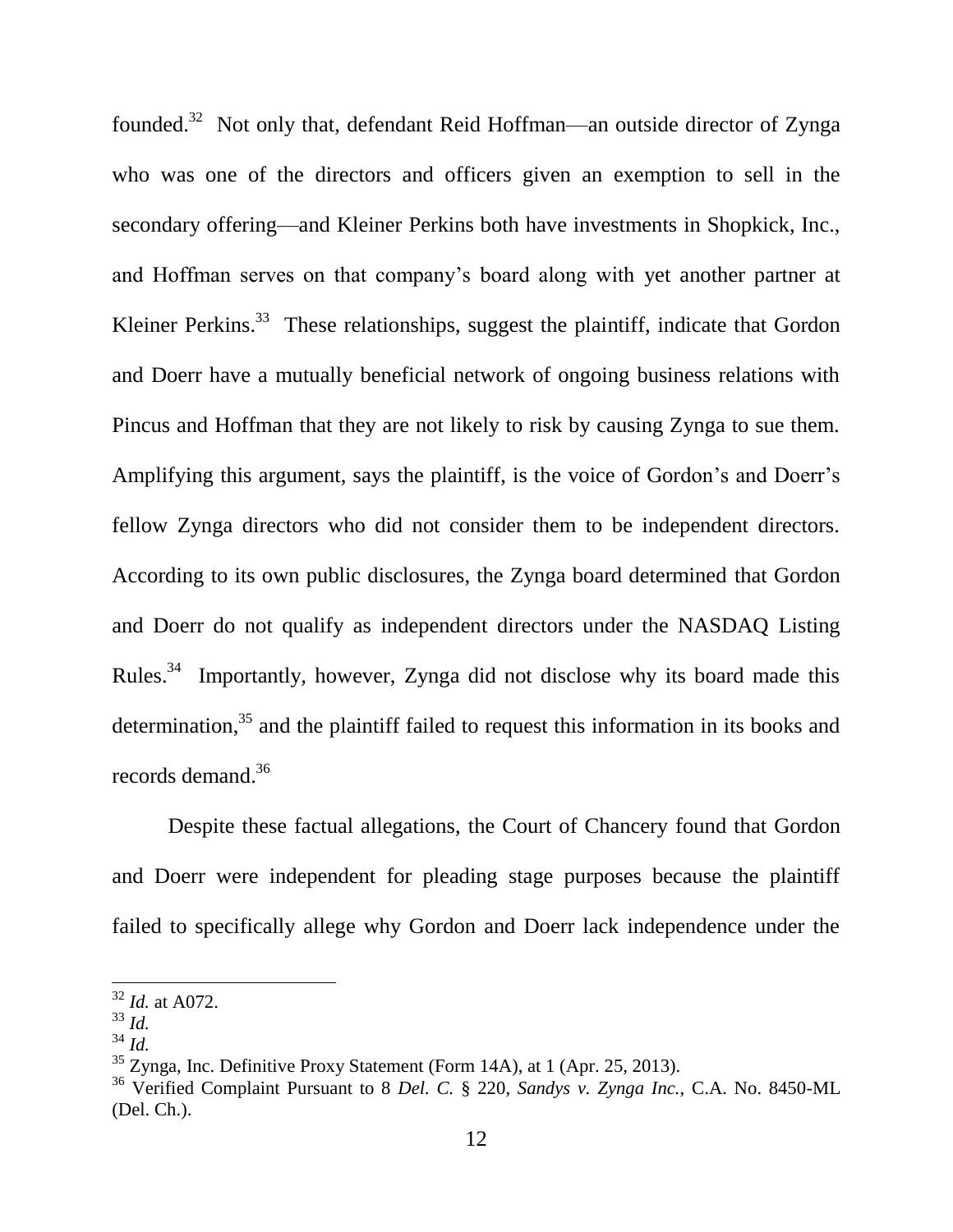NASDAQ rules, and the other circumstances pled by the plaintiff were "insufficient to question their independence under Delaware law."<sup>37</sup> In so ruling, the Court of Chancery seemed to place heavy weight on the presumptive independence of directors under our law.<sup>38</sup> But, to have a derivative suit dismissed on demand excusal grounds because of the presumptive independence of directors whose own colleagues will not accord them the appellation of independence creates cognitive dissonance that our jurisprudence should not ignore.

We agree with the Court of Chancery that the Delaware independence standard is context specific and does not perfectly marry with the standards of the stock exchange in all cases,  $39$  but the criteria NASDAQ has articulated as bearing on independence are relevant under Delaware law and likely influenced by our law. 40 The NASDAQ rules outline the following list of relationships that automatically preclude a finding of independence:

- **(A)** a director who is, or at any time during the past three years was, employed by the Company;
- **(B)** a director who accepted or who has a Family Member who accepted any compensation from the Company in excess of \$120,000 during any period of twelve consecutive months

<sup>37</sup> *Sandys*, 2016 WL 769999, at \*10.

 $38$   $\mathrm{d}$ .

<sup>39</sup> *Id.* at \*9.

<sup>40</sup> *See In re MFW S'holders Litig*., 67 A.3d at 510 (noting that stock exchange rules governing director independence "were influenced by experience in Delaware and other states and were the subject of intensive study by expert parties" and "[t]hey cover many of the key factors that tend to bear on independence . . . and they are a useful source for this court to consider when assessing an argument that a director lacks independence".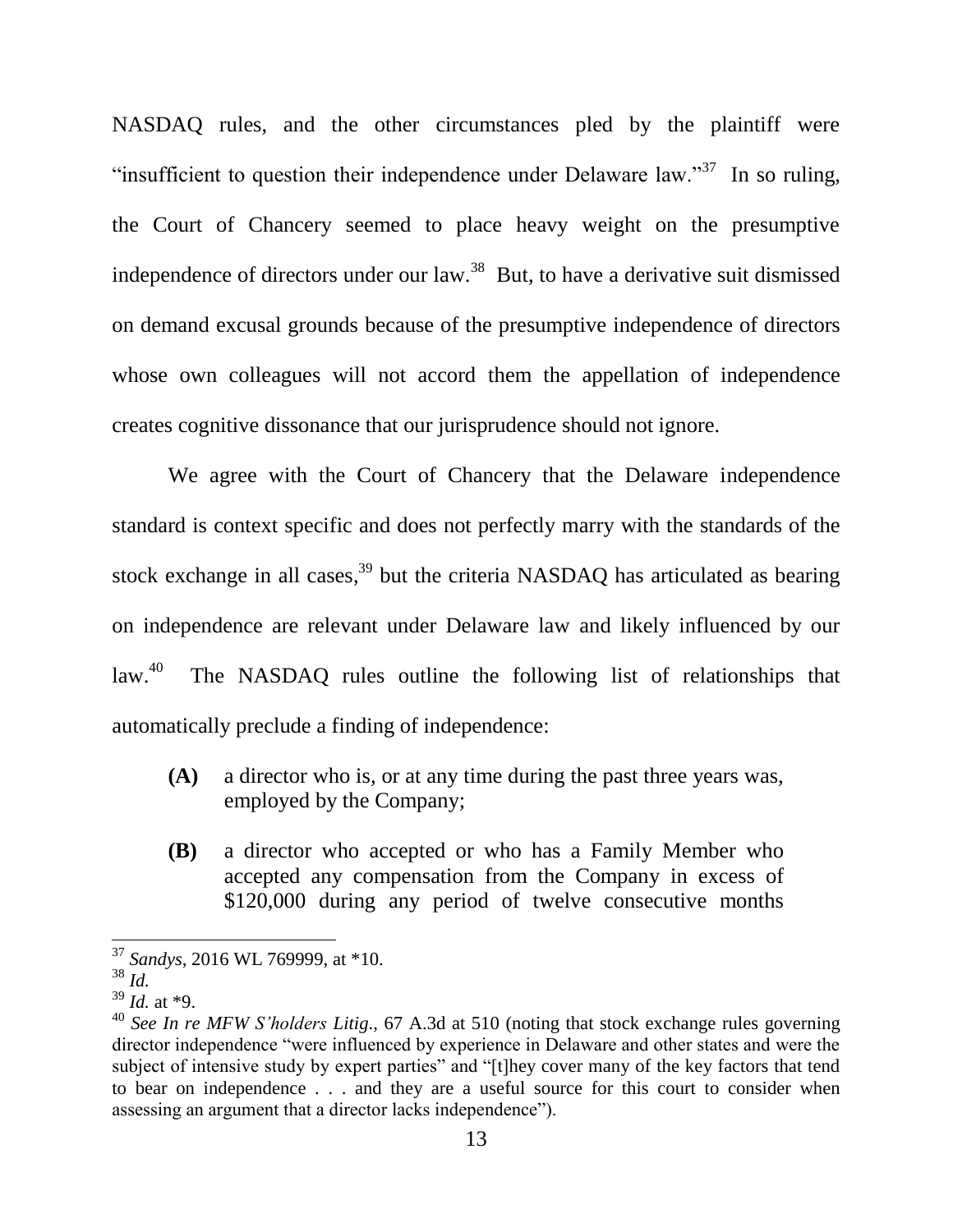within the three years preceding the determination of independence, other than the following:

- **(i)** compensation for board or board committee service;
- **(ii)** compensation paid to a Family Member who is an employee (other than an Executive Officer) of the Company; or
- **(iii)** benefits under a tax-qualified retirement plan, or non-discretionary compensation.

Provided, however, that in addition to the requirements contained in this paragraph (B), audit committee members are also subject to additional, more stringent requirements under Rule 5605(c)(2).

- **(C)** a director who is a Family Member of an individual who is, or at any time during the past three years was, employed by the Company as an Executive Officer;
- **(D)** a director who is, or has a Family Member who is, a partner in, or a controlling Shareholder or an Executive Officer of, any organization to which the Company made, or from which the Company received, payments for property or services in the current or any of the past three fiscal years that exceed 5% of the recipient's consolidated gross revenues for that year, or \$200,000, whichever is more, other than the following:
	- **(i)** payments arising solely from investments in the Company's securities; or
	- **(ii)** payments under non-discretionary charitable contribution matching programs.
- **(E)** a director of the Company who is, or has a Family Member who is, employed as an Executive Officer of another entity where at any time during the past three years any of the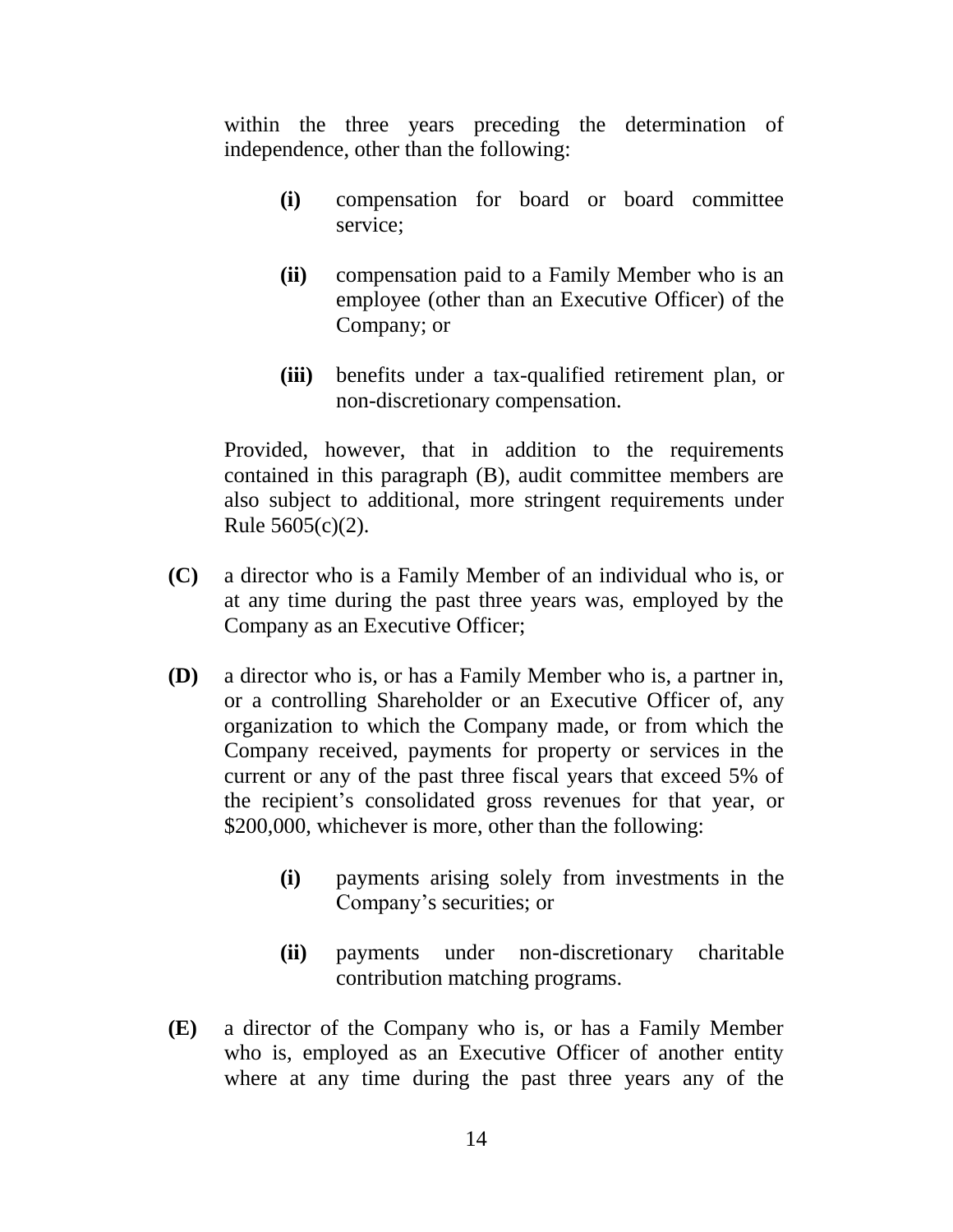Executive Officers of the Company serve on the compensation committee of such other entity; or

- **(F)** a director who is, or has a Family Member who is, a current partner of the Company's outside auditor, or was a partner or employee of the Company's outside auditor who worked on the Company's audit at any time during any of the past three years.
- **(G)** in the case of an investment company, in lieu of paragraphs  $(A)$ - $(F)$ , a director who is an "interested person" of the Company as defined in Section  $2(a)(19)$  of the Investment Company Act of 1940, other than in his or her capacity as a member of the board of directors or any board committee.<sup>41</sup>

Most importantly, under the NASDAQ rules there is a fundamental determination that a board must make to classify a director as independent, a determination that is also relevant under our law. The bottom line under the NASDAQ rules is that a director is not independent if she has a "relationship which, in the opinion of the Company's board of directors, would interfere with the exercise of independent judgment in carrying out the responsibilities of a director.<sup> $342$ </sup> The NASDAQ rules' focus on whether directors can act independently of the company or its managers has important relevance to whether they are independent for purposes of Delaware law. Our law is based on the sensible intuition that deference ought to be given to the business judgment of directors whose interests are aligned with those of the company's stockholders.<sup>43</sup> Precisely because of that deference, if our law is to

 $41$  NASDAQ Marketplace Rule 5605(a)(2).

 $42$  *Id.* 

 $43$  *See Aronson v. Lewis*, 473 A.2d 805, 812 (Del. 1984) ("The business judgment rule is an acknowledgment of the managerial prerogatives of Delaware directors under Section 141(a). It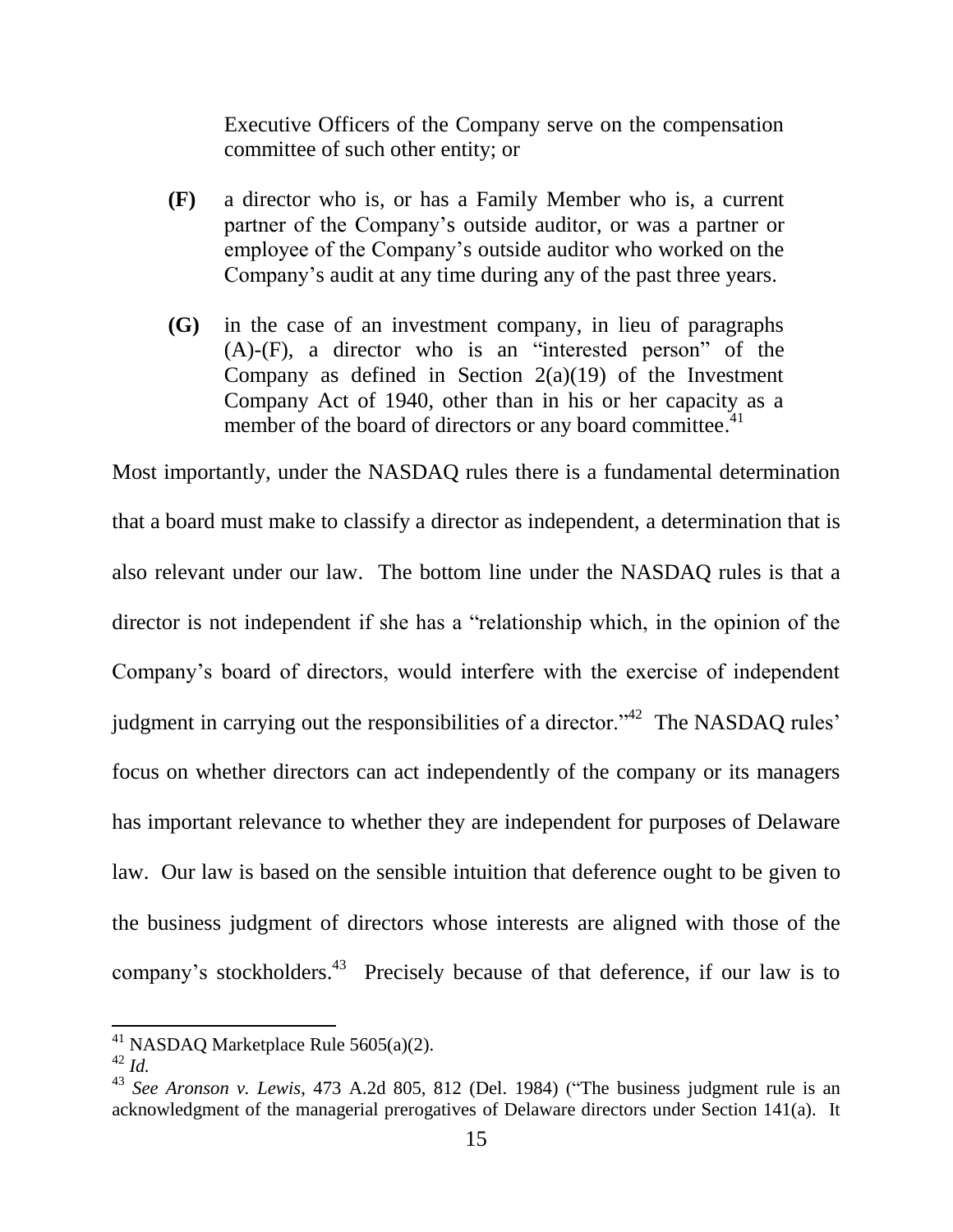have integrity, Delaware must be cautious about according deference to directors unable to act with objectivity. To consider directors independent on a Rule 23.1 motion generates understandable skepticism in a high-salience context where that determination can short-circuit a merits determination of a fiduciary duty claim.

We presume that the Zynga board did not lightly classify Gordon and Doerr as having a "relationship which, in the opinion of the Company's board of directors, would interfere with the exercise of independent judgment in carrying out the responsibilities of a director."<sup>44</sup> And, although we do not know the exact reason the board made this determination,<sup>45</sup> we do know this. In the case of a company like Zynga, which has a controlling stockholder, Pincus, who wields 61% of the voting power, if a director cannot be presumed capable of acting independently because the director derives material benefits from her relationship with the company that could weigh on her mind in considering an issue before the board, she necessarily cannot be presumed capable of acting independently of the company's controlling stockholder. That a director sits on a controlled company

is a presumption that in making a business decision the directors of a corporation acted on an informed basis, in good faith and in the honest belief that the action taken was in the best interests of the company.").

<sup>&</sup>lt;sup>44</sup> NASDAQ Marketplace Rule 5605(a)(2).

<sup>&</sup>lt;sup>45</sup> The Proxy Statement states that "the Board has affirmatively determined that Messrs. Hoffman, Katzenberg, Meresman and Paul and Ms. Siminoff do not have any relationships that would interfere with the exercise of independent judgment in carrying out the responsibilities of a director and that each of these directors is 'independent,'" without further explanation as to why the excluded directors were found to be non-independent. Zynga, Inc. Definitive Proxy Statement (Form 14A), at 1 (Apr. 25, 2013).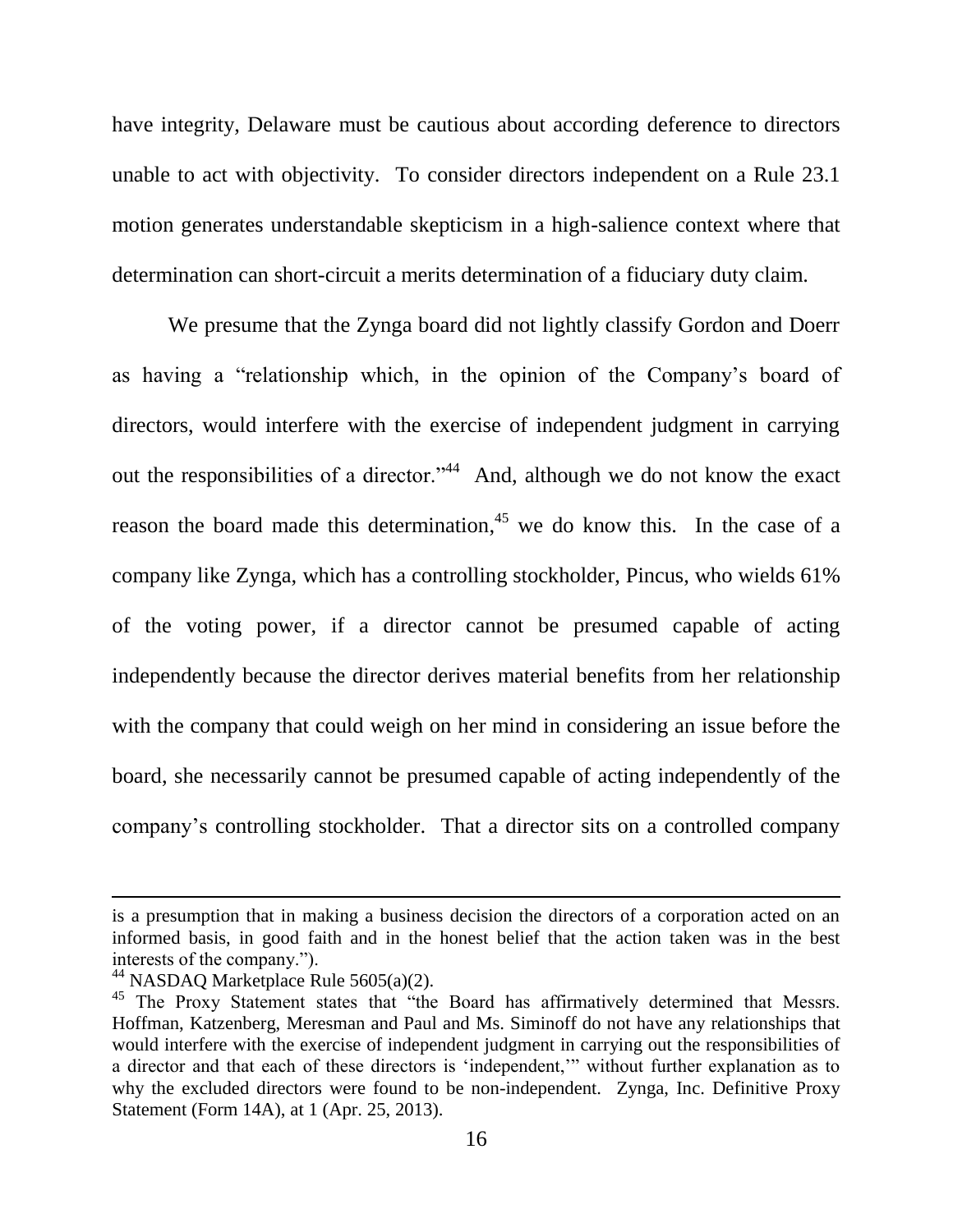board is not, and cannot of course, be determinative of director independence at the pleading stage, as that would make the question of independence tautological. But, our courts cannot blind themselves to that reality when considering whether a director on a controlled company board has other ties to the controller beyond her relationship at the controlled company.

As to this reality, we consider it likely that the other facts pled by the plaintiff were taken into account by the Zynga board in determining that Gordon and Doerr were not independent directors. These facts include that: Gordon and Doerr are partners at Kleiner Perkins, which controls 9.2% of Zynga's equity; Kleiner Perkins is also invested in One Kings Lane, a company co-founded by Pincus's wife; and, Hoffman and Kleiner Perkins are both invested in Shopkick, and Hoffman serves on its board with another Kleiner Perkins partner. Of course, the defendants now argue that the relationships among these directors flowed all in one direction and that it is Pincus who is likely beholden to Gordon, Doerr, and Kleiner Perkins for financing. But, the reality is that firms like Kleiner Perkins compete with others to finance talented entrepreneurs like Pincus, and networks arise of repeat players who cut each other into beneficial roles in various situations. There is, of course, nothing at all wrong with that. In fact, it is crucial to commerce and most human relations. But, precisely because of the importance of a mutually beneficial ongoing business relationship, it is reasonable to expect that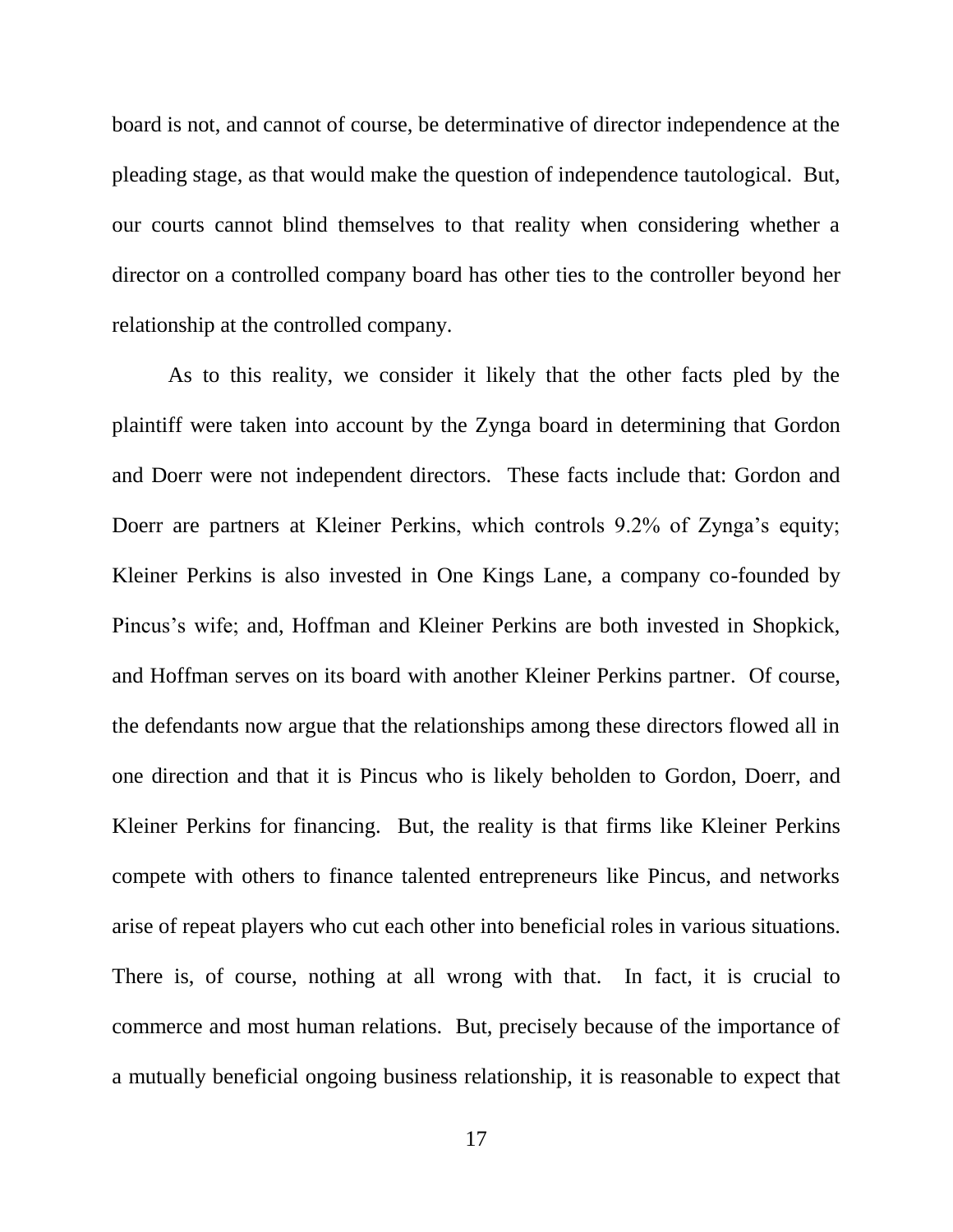sort of relationship might have a material effect on the parties' ability to act adversely toward each other. Causing a lawsuit to be brought against another person is no small matter, and is the sort of thing that might plausibly endanger a relationship. When, as here, pled facts suggest such a relationship exists and the company's own board has determined that the directors whose ability to consider a demand impartially is in question cannot be considered independent, a reasonable doubt exists under *Rales*.

Finally, consistent with our prior admonition, why the Zynga board determined that Gordon and Doerr are non-independent is precisely the sort of issue for which the use of a targeted request for books and records would have been helpful to the plaintiff, and thereby to both the Court of Chancery and us. The plaintiff's lack of diligence put the Court of Chancery in a compromised and unfair position to make an important determination regarding these directors' pleading stage independence. That is regrettable, and the plaintiff is fortunate that his failure to do a pre-suit investigation has not resulted in dismissal.

# **III.**

Because we have determined that the plaintiff has met his pleading stage burden to create a reasonable doubt that a majority of the Zynga board could act impartially in considering a demand implicating Zynga's CEO and controlling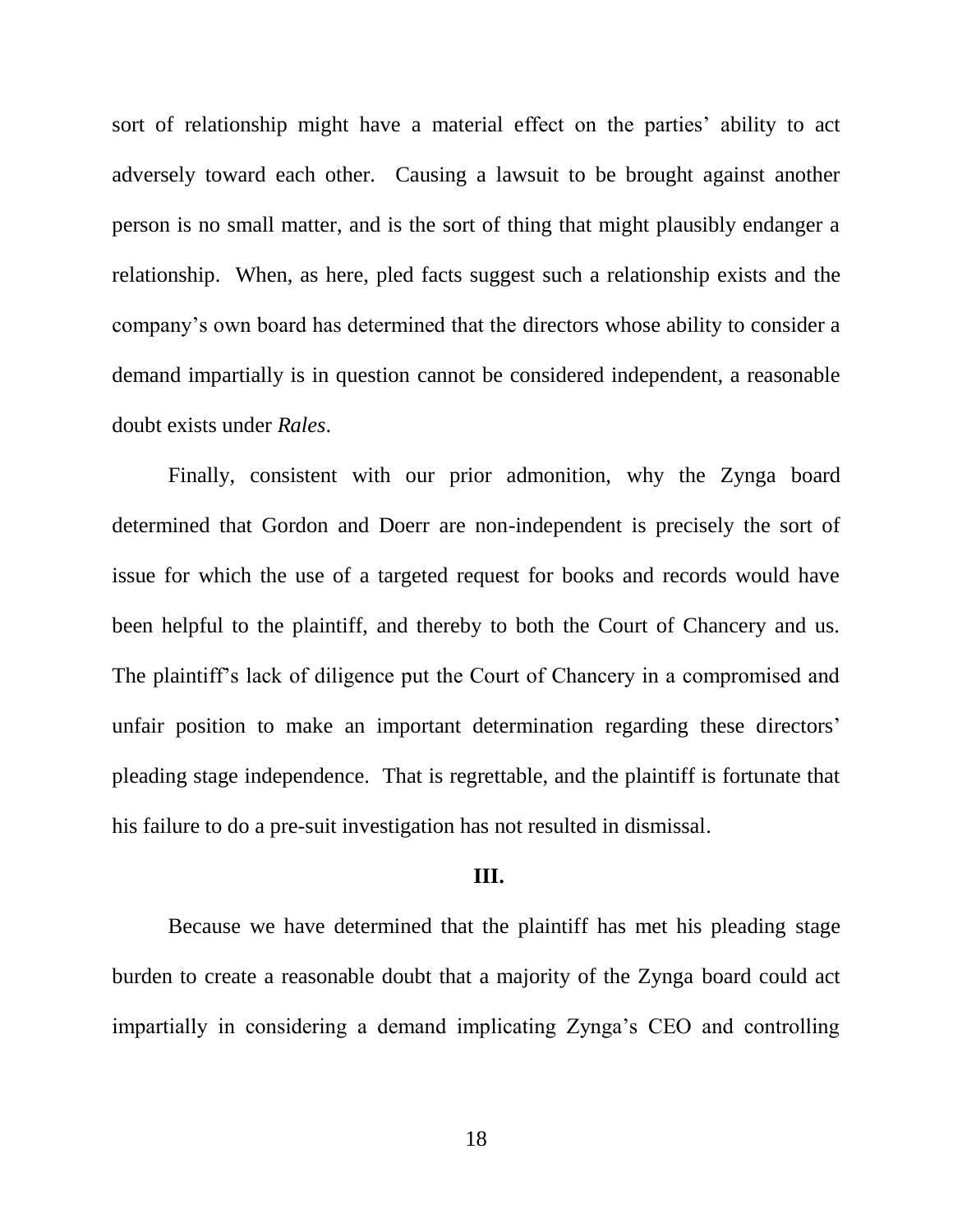stockholder, we reverse the Court of Chancery's dismissal under Rule 23.1 and remand the matter for further proceedings consistent with this opinion.<sup>46</sup>

 $46$  As indicated, on appeal, the parties raised numerous other issues, including an argument to dismiss the claims against certain defendants under Court of Chancery Rule 12(b)(6) based on this Court's decision in *In re Cornerstone Therapeutics Inc., Stockholder Litig.*, 115 A.3d 1173 (Del. 2015). Although the defendants ask us to reach these questions now, we consider that imprudent and believe that it is important for our Court of Chancery, which is the expert in these cases, to consider these issues in the first instance.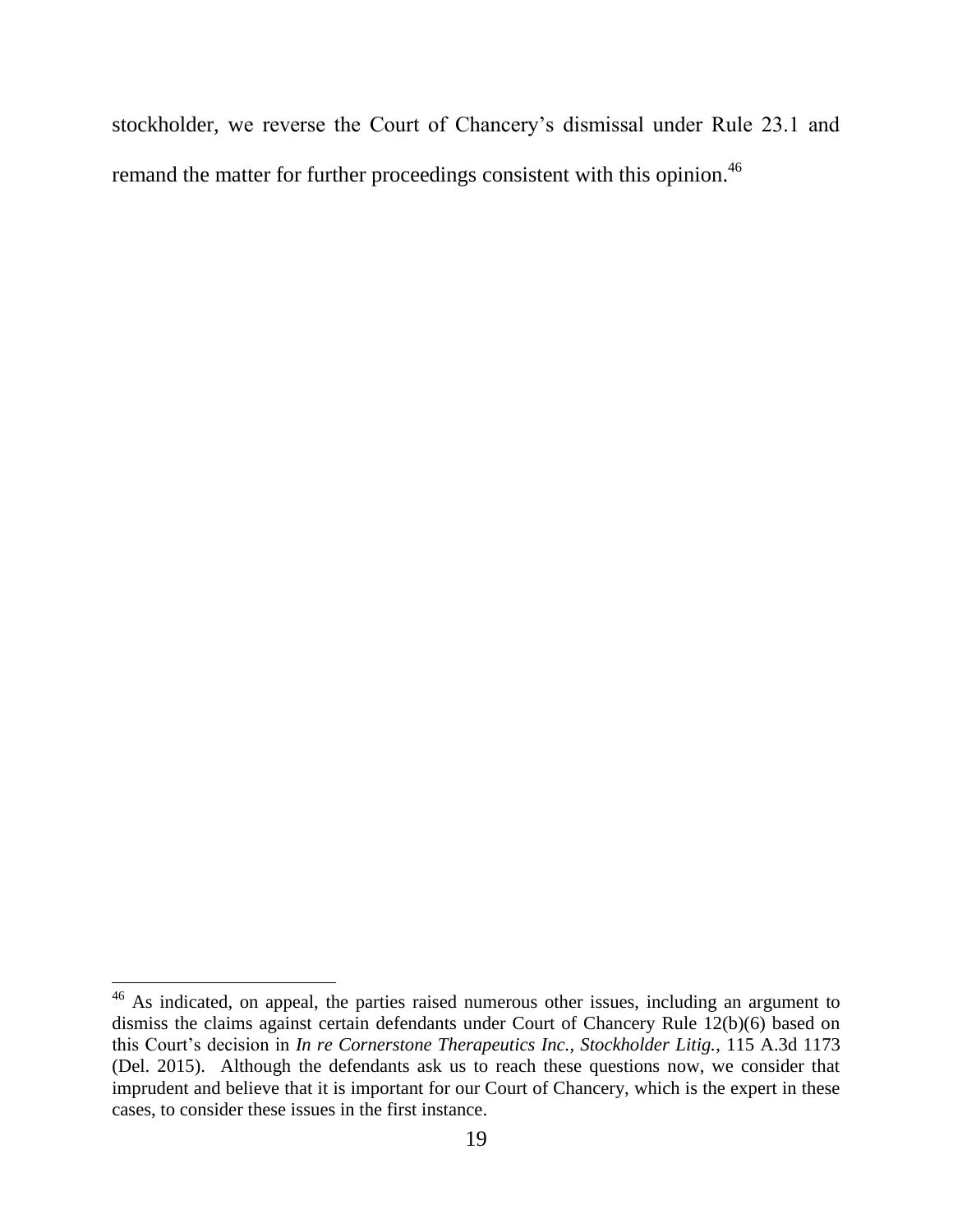### **VALIHURA**, Justice, dissenting:

 $\overline{a}$ 

In a thoughtful forty-two page opinion, the Chancellor determined that the plaintiff had failed to demonstrate that demand would have been futile with respect to the claims in the Complaint. For the reasons set forth herein, I would affirm his well-reasoned decision.

This is a close case, and the plaintiff did not aid his cause in failing to direct a books and records request to the issues bearing on the board's independence.<sup>1</sup> Demand futility required the plaintiff to demonstrate that five of the nine directors were interested or lacked independence. In my view, the Court of Chancery correctly determined that directors Katzenberg, Meresman, Gordon, and Doerr were independent. Plaintiff raises no challenge in this Court as to the independence of directors Katzenberg and Meresman. $^2$  Although the trial court did not separately analyze director Paul, it did state in a footnote that it "would reach the same conclusion regarding Paul, who did not participate in the Secondary

<sup>1</sup> To his credit, his counsel was candid about this at oral argument before this Court. *See* Oral Argument at 5:23, *Sandys v. Pincus*, No. 157, 2016 (Del. Oct. 19, 2016) [hereinafter "Oral Argument"], https://livestream.com/DelawareSupremeCourt/events/6511893/videos/139287026 (―Your Honor, at the time we started the process, a majority of the board had been sellers in the Secondary Offering, so it didn't seem quite as critical at that point in time. I guess with the benefit of hindsight if I had to do it again we would have sought that.").

<sup>&</sup>lt;sup>2</sup> The Verified Shareholder Derivative Complaint (the "Complaint") contains no allegations regarding Katzenberg's relationship with Hoffman or Pincus. The Complaint's only allegation regarding Meresman's independence is that both he and Hoffman serve on LinkedIn's board. Verified S'holder Derivative Compl. at A71 ¶ 117(i), *Sandys v. Pincus* (Del. Ch. Apr. 4, 2014) [hereinafter "Compl. at A\_\_"], *available at* A12-78. Directors Siminoff and Doerr joined the Board after the events at issue in this action and are not named as defendants; and directors Gordon, Katzenberg, Meresman, and Paul are outside directors who were on the Board during the events at issue, but did not sell any stock in the Secondary Offering.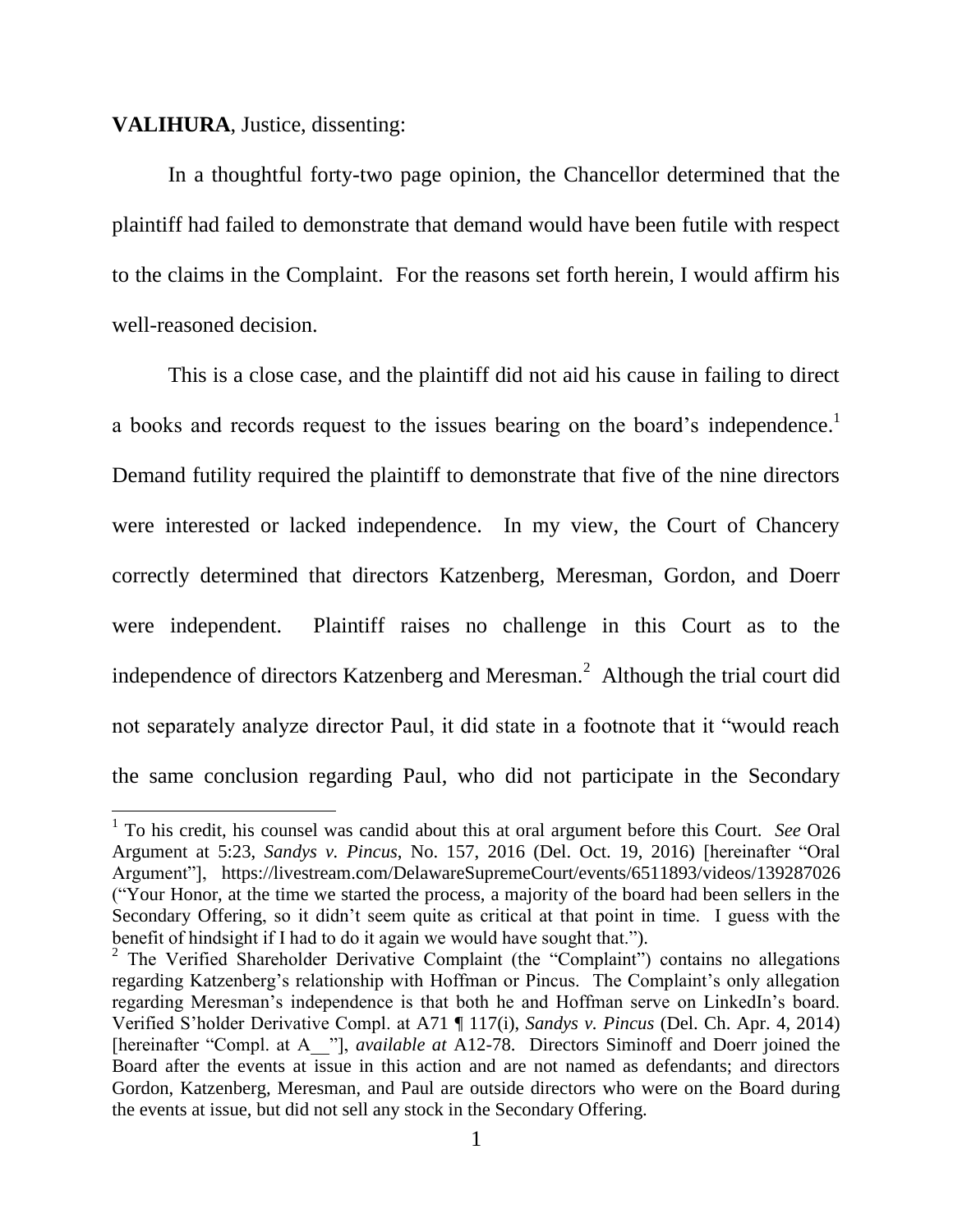Offering or even vote to approve it."<sup>3</sup> Because I would conclude that directors Katzenberg, Meresman, Gordon, Doerr, Siminoff, and Paul were independent, I would affirm the Court of Chancery's determination that the plaintiff's complaint failed to create a reasonable doubt that at least five of the nine directors were disinterested or independent for pleading stage purposes.

The plaintiff's arguments as to Gordon and Doerr's alleged lack of independence arise from their positions as partners at Kleiner Perkins Caufield & Byers ("Kleiner Perkins"). The plaintiff alleged that Kleiner Perkins has (i) invested alongside Hoffman in a company co-founded by Pincus's wife; (ii) invested in a company of which Hoffman is a director; and (iii) completed two financings with Hoffman's venture capital firm. $4$  As the Court of Chancery recognized, the plaintiff failed to plead any facts about the size, profits, or materiality to Gordon and Doerr of these investments or interests. Absent more, the relationships among these venture capitalists and entrepreneurs, as alleged, are not sufficient to raise a reasonable doubt as to Gordon and Doerr's independence. Thus, I agree with the Chancellor's view that their relationships and overlapping

 3 *Sandys v. Pincus*, 2016 WL 769999, at \*14 n.70 (Del. Ch. Feb. 29, 2016).

<sup>&</sup>lt;sup>4</sup> Compl. at A20  $\P$  17-18, A68  $\P$  114(c), (f), A71  $\P$  117(g), A72  $\P$  117(j-k). The Chancellor appropriately declined to consider other information regarding certain officers' investments in Kleiner Perkins funds. The plaintiff had raised this information in briefing and in an affidavit containing an excerpt from a public filing that was not incorporated by reference into or attached to the Complaint.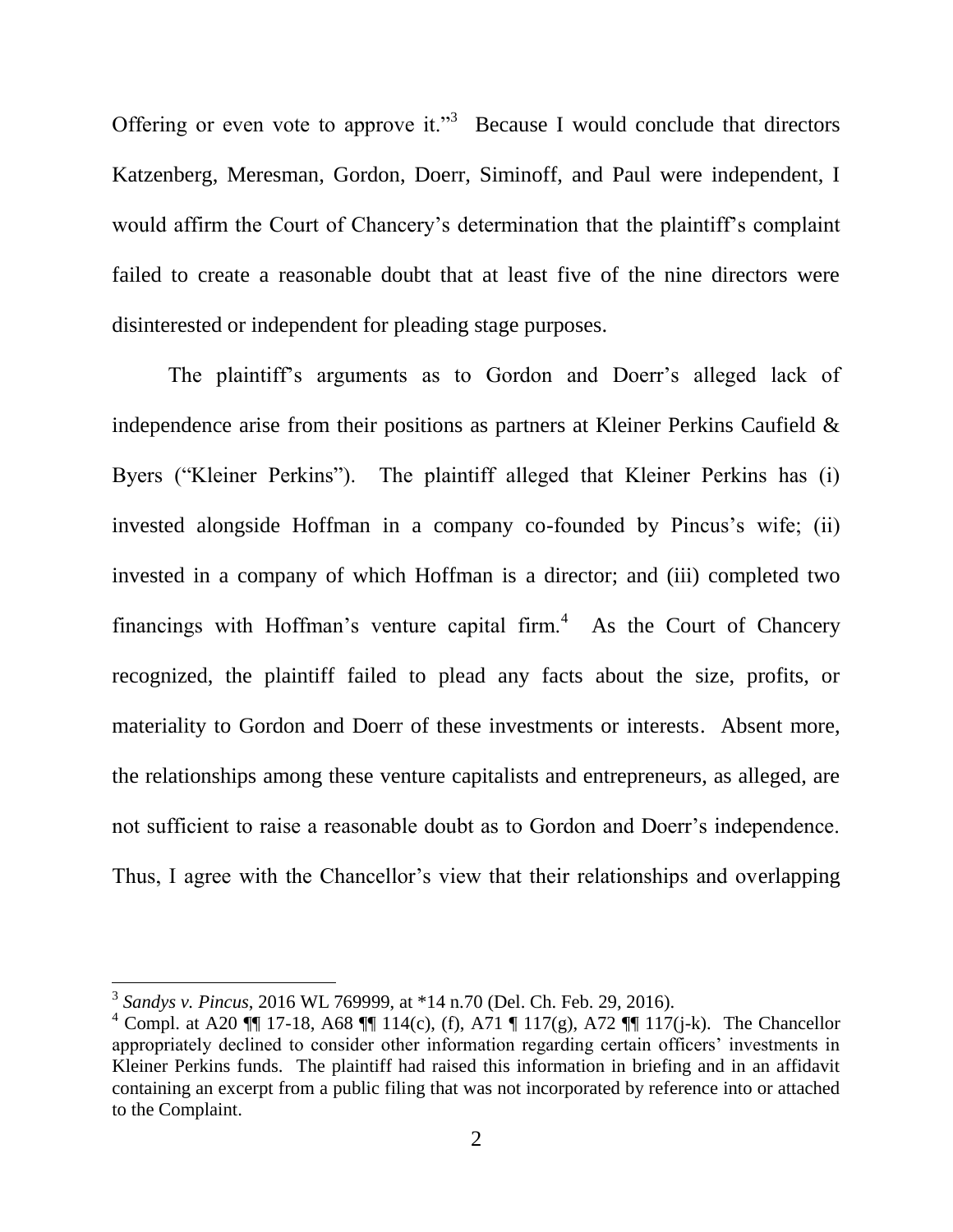investments do not rise to the level of creating a reasonable doubt as to their independence.

As to Gordon's and Doerr's designation as "not independent" under the NASDAQ rules, the Court of Chancery correctly observed that independence under the NASDAQ rules is relevant to our analysis here but not dispositive.<sup>5</sup> The plaintiff candidly acknowledged that he failed to allege why Gordon and Doerr lack independence under NASDAQ rules.<sup>6</sup> As the trial court observed, "neither the proxy statement nor the plaintiff specifies the reason for this[,] $\cdot$ <sup>7</sup> and so it is not clear whether Gordon and Doerr's "non-independent" designation was due to a relationship with Zynga, Pincus, or another executive. It is not difficult to come up with a scenario where a director might be deemed "not independent" under the NASDAQ rules, or NYSE rules, yet deemed independent for demand futility purposes. 8 A request pursuant to 8 *Del. C.* § 220 should have been targeted to this point, as plaintiff concedes.<sup>9</sup>

<sup>&</sup>lt;sup>5</sup> See, e.g., *In re MFW S'holders Litig.*, 67 A.3d 496, 510 (Del. Ch. 2013) ("[T]he fact that directors qualify as independent under the NYSE rules does not mean that they are necessarily independent under our law in particular circumstances.‖ (citing *In re Oracle Corp. Derivative Litig.*, 824 A.2d 917, 941 n.62 (Del. Ch. 2003))), *aff'd*, 88 A.3d 635 (Del. 2014).

<sup>6</sup> *See* Oral Argument at 12:13.

<sup>7</sup> *Sandys*, 2016 WL 769999, at \*9.

<sup>8</sup> *See, e.g.*, *Teamsters Union 25 Health Servs. & Ins. Plan v. Baiera*, 119 A.3d 44, 61 (Del. Ch. 2015) (comparing the bright-line test for independence set forth in the NYSE rules with the "case-by-case fact specific inquiry based on well-pled factual allegations" required by Delaware law). In *Baiera*, the Court of Chancery concluded that, "[g]iven the peculiarities of the NYSE Rules, the fact that [the director] was not designated as 'independent' under the NYSE Rules in Orbitz's April 2013 proxy statement carries little weight." *Id.* at 62. The court then found that "the factual allegations concerning [that director's] former relationship with Travelport [were]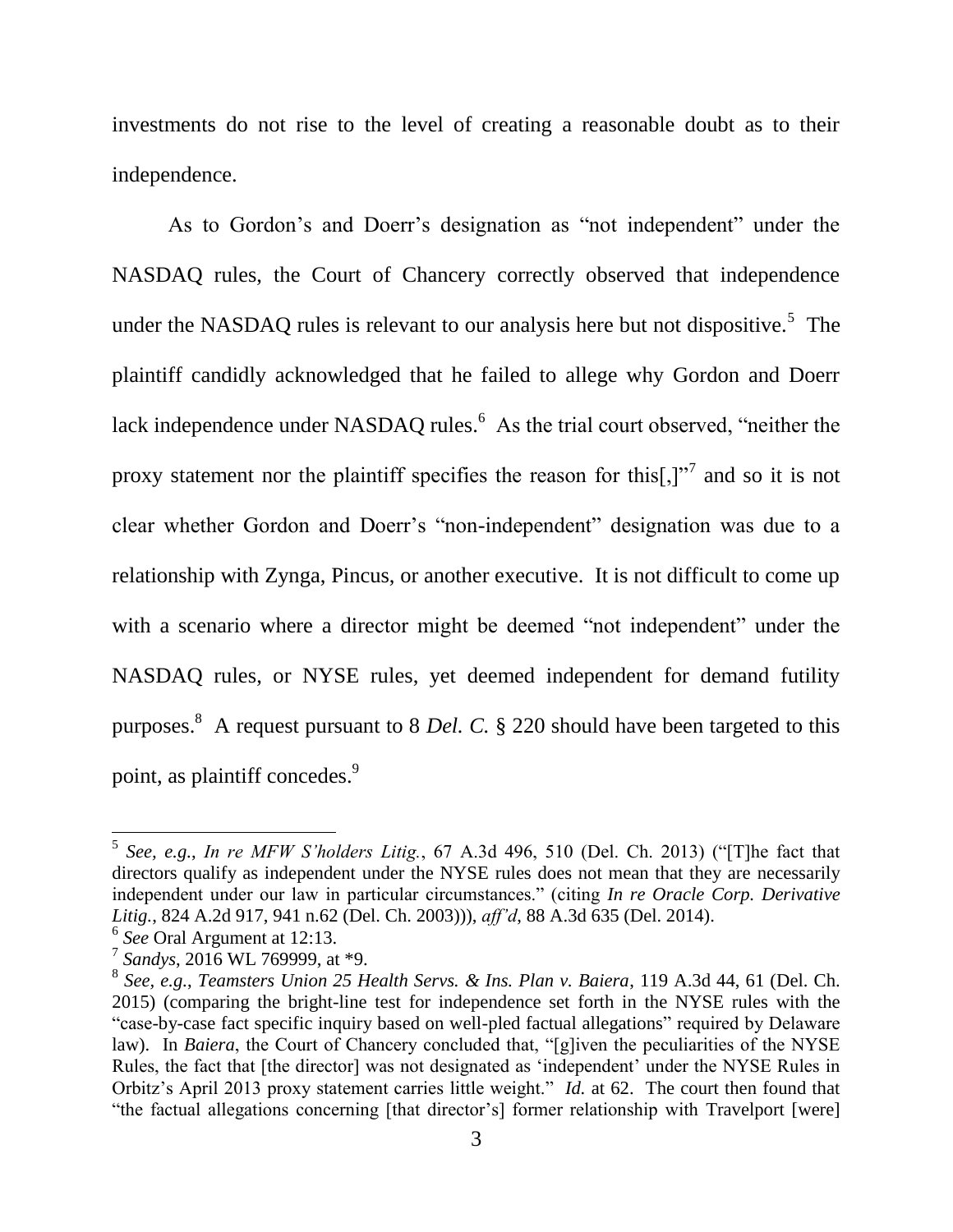In the demand futility context, directors are presumed independent, $10$  and it is the plaintiff's burden to plead facts "with particularity" showing that a demand on the board would have been futile.<sup>11</sup> Given this burden of proof, the presumption of independence, and the lack of any explanation as to why Gordon and Doerr were identified as "not independent" for NASDAQ purposes, I do not believe that plaintiffs are entitled to an inference that Gordon and Doerr lack independence for purposes of the fact-specific demand futility determination here. This is particularly true given that the allegations concerning Gordon and Doerr's interlocking business relationships fall short of suggesting that they are of a "biasproducing" nature.

As to director Paul, the plaintiff argues that Paul lacked independence from Pincus because they co-founded a company over twenty years ago and Pincus serves in an advisory role and is an investor in Paul's company, SideCar.<sup>12</sup> There are no allegations that demonstrate the materiality or magnitude of the present

insufficient in [its] view to cast reasonable doubt on his presumed independence under Delaware law.‖ *Id.*

<sup>&</sup>lt;sup>9</sup> See Oral Argument at 14:00 ("We alleged certain business relationships. It's true we didn't go through the 220 for that one and that was a deficiency in our process. And I guess I fall on my sword for that one.").

 $10$  *Beam v. Stewart*, 845 A.2d 1040, 1048-49 (Del. 2004) ("The key principle upon which this area of our jurisprudence is based is that the directors are entitled to a *presumption* that they were faithful to their fiduciary duties. In the context of presuit demand, the burden is upon the plaintiff in a derivative action to overcome that presumption." (emphasis in original) (citations omitted)).

<sup>&</sup>lt;sup>11</sup> Del. Ch. Ct. R. 23.1; *see also Brehm v. Eisner*, 746 A.2d 244, 254 (Del. 2000) ("Rule 23.1 is not satisfied by conclusory statements or mere notice pleading.").

<sup>&</sup>lt;sup>12</sup> Compl. at A71 ¶ 117(f).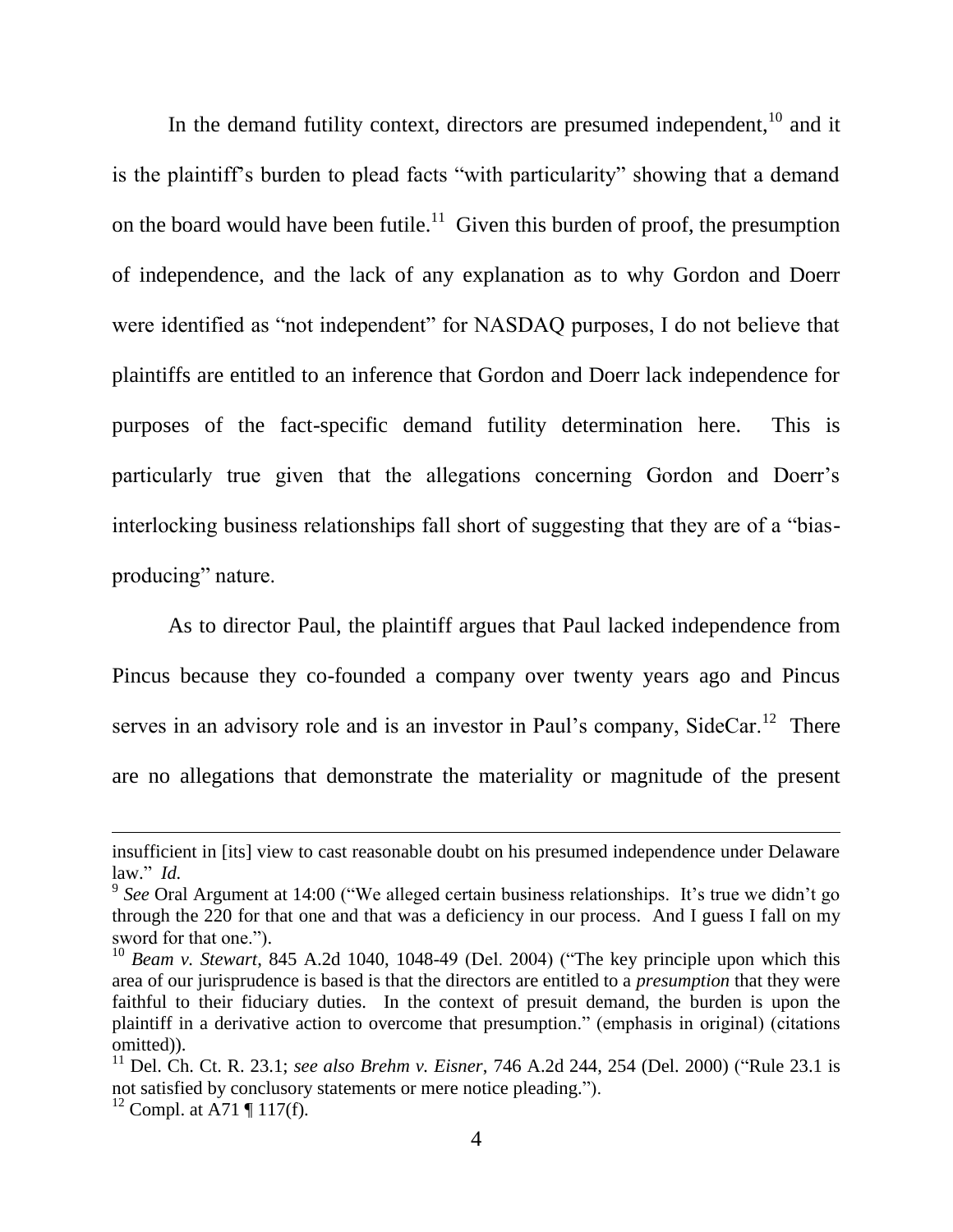business relationship, which the plaintiff conceded could have been "[s]omewhere between 10 cents and \$10 billion."<sup>13</sup> He also did not dispute the trial court's statement that the company Paul and Pincus co-founded was sold approximately 15 years ago.<sup>14</sup> Thus, based upon my review of the record,<sup>15</sup> I would conclude that these allegations are insufficient to plead a lack of independence.

Although I would not need to reach issues concerning Siminoff's independence had my view prevailed, I believe that a few points are worth making. The sum total of the allegations as to Siminoff's alleged lack of independence appear in paragraph  $117(h)$  of the Complaint, which states that "Siminoff and her husband have an existing *business relationship* with defendant Pincus as coowners of a private airplane and, therefore, Siminoff would not initiate litigation against her *business partner* defendant Pincus as it would substantially and irreparably harm their ongoing *business relationship*."<sup>16</sup>

Before the trial court, both parties referred to statements in Zynga's public filings with the Securities and Exchange Commission, although the Complaint did

<sup>&</sup>lt;sup>13</sup> Transcript of Oral Argument on Defs.' Mots. to Dismiss & Stay at A410-411 (Tr. 49:23-50:6), *Sandys v. Pincus*, No. 9512-CB (Del. Ch. Nov. 17, 2015), *available at* A362-435.

<sup>&</sup>lt;sup>14</sup> *Id.* at A410 (Tr. 49:19-22).

<sup>&</sup>lt;sup>15</sup> *Beam*, 845 A.2d at 1048 ("This Court reviews *de novo* a decision of the Court of Chancery to dismiss a derivative suit under Rule  $23.1$ [,]" and "[t]he scope of this Court's review is plenary." (italics added) (citations omitted)).

<sup>&</sup>lt;sup>16</sup> Compl. at A71  $\P$  117(h) (emphasis added).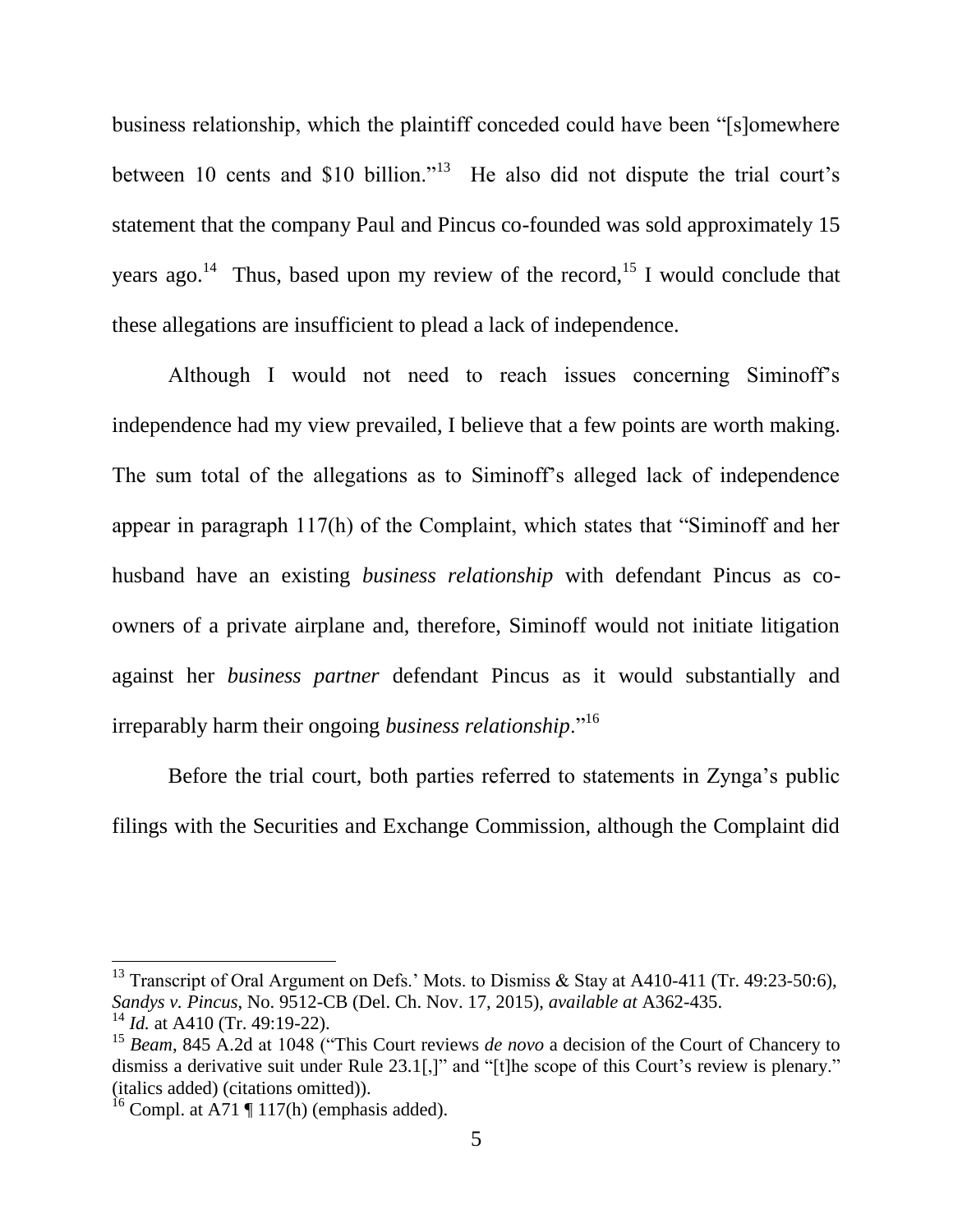not expressly incorporate these statements by reference.<sup>17</sup> In briefing on the defendants' motion to dismiss or stay, the defendants attached a proxy statement in which Zynga disclosed the "relationship between Ms. Siminoff and her spouse and Mr. Pincus, who co-own a small private airplane, which was not used for Company travel."<sup>18</sup> The Chancellor also acknowledged an unsupported reference in the plaintiff's brief describing Siminoff as a "close personal friend" of Pincus. At oral argument on the defendants' motion to dismiss, the Chancellor offered counsel for Sandys an opportunity to expand on the nature of the relationship, but counsel was unable to do so. $^{19}$ 

Given the plaintiff's failure to allege any specific facts as to the materiality of the co-owned asset (apparently a small plane, not a jet),  $20$  whether there were

<sup>17</sup> *E.g.*, Zynga Inc., Definitive Proxy Statement (Form 14A) (Apr. 25, 2013), *excerpt available at*  B210-21; Zynga Inc., Prospectus (Mar. 29, 2012), *excerpt available at* B125-60.

<sup>18</sup> Zynga Inc., Definitive Proxy Statement (Form 14A), at 1 (Apr. 25, 2013), *excerpt available at*  B210-21.

<sup>&</sup>lt;sup>19</sup> Transcript of Oral Argument on Defs.' Mots. to Dismiss & Stay at A410 (Tr. 49:7-16).

<sup>20</sup> Zynga Inc., Definitive Proxy Statement (Form 14A), at 1 (Apr. 25, 2013), *excerpt available at*  B210-21. Plaintiff's counsel referred to the plane as a "jet" during argument before this Court. *See* Oral Argument at 42:35 ("Your Honor I know you faulted Plaintiff for not doing a more complete books and records, but in the context of this case Defendants placed into the record many of the facts in the form of a proxy statement and a registration statement. And in the argument down below I did invite the Chancellor to look at all the facts in the registration statement and the proxy and both sides cited to those facts. So -- that it's a plane or a jet, the fact that it is a jet is properly before the Court just based upon the Defendants putting that document before the Court, to the extent there is a difference between a plane and a jet."). The proxy statement does not refer to the plane as a "jet," as the Majority acknowledges. *See* Majority Op. at 8 n.18. At oral argument, when asked whether the plane is a \$40,000 Piper Cub or a \$40 million Gulfstream jet, counsel for plaintiff merely responded that he never considered that the plane could be a smaller plane "given the positions of these individuals" and that he thought "it's reasonable to infer that a private plane is a relatively weighty purchase and a weighty investment." Oral Argument at 10:00.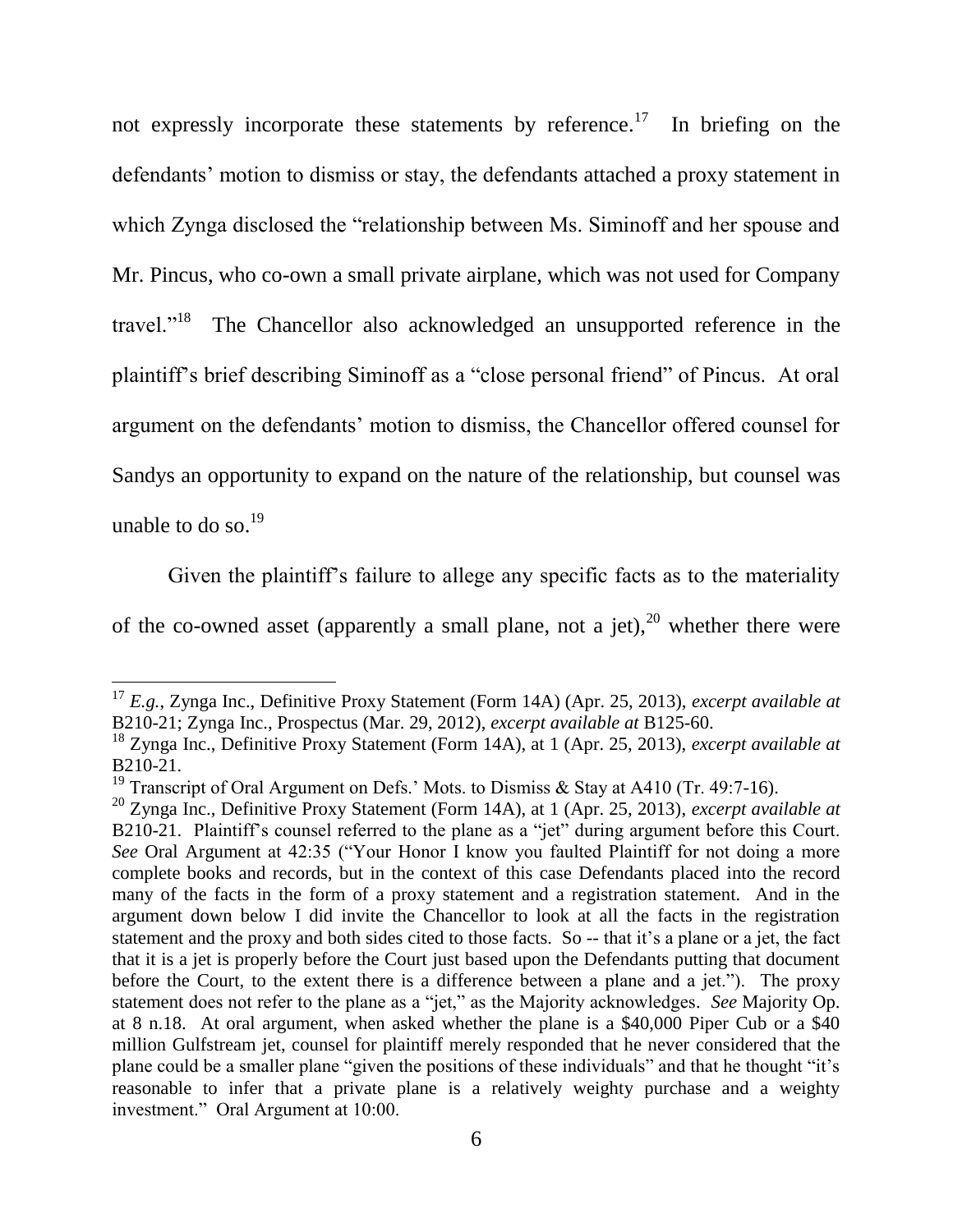other owners, or the nature of the Siminoff/Pincus relationship,<sup>21</sup> I am sympathetic to the Chancellor's view that "Plaintiff's allegations concerning co-ownership of an asset and friendship do not reveal a sufficiently deep personal connection to Pincus so as to raise a reasonable doubt about Siminoff's independence from Pincus."<sup>22</sup> Given the plaintiff's burden, the Chancellor's decision to err on the dismissal side of this fault line is not unreasonable.

The Majority states that "the most likely inference" to draw from coownership of the small plane is "not that the private airplane was a *business venture*" but that there was "an extremely close, personal bond between Pincus and Siminoff<sup>?</sup> and that "the Pincus and Siminoff families are extremely close to each other and are among each other's most important and intimate friends. $1^{23}$  I respectfully disagree given that the plaintiff has chosen to plead only a *business relationship*. Nothing more is alleged, let alone facts suggesting that kind of familial loyalty and intimate friendship.

To render a director unable to consider demand, a relationship must be of a "bias-producing nature."<sup>24</sup> In *Beam*, this Court reaffirmed that a *reasonable* inference cannot be made that a particular friendship raises a reasonable doubt

<sup>21</sup> *See* Compl. at A71 ¶ 117(h).

<sup>22</sup> *Sandys*, 2016 WL 769999, at \*8.

 $23$  Majority Op. at 9-10 (emphasis added).

<sup>24</sup> *Beam*, 845 A.2d at 1050.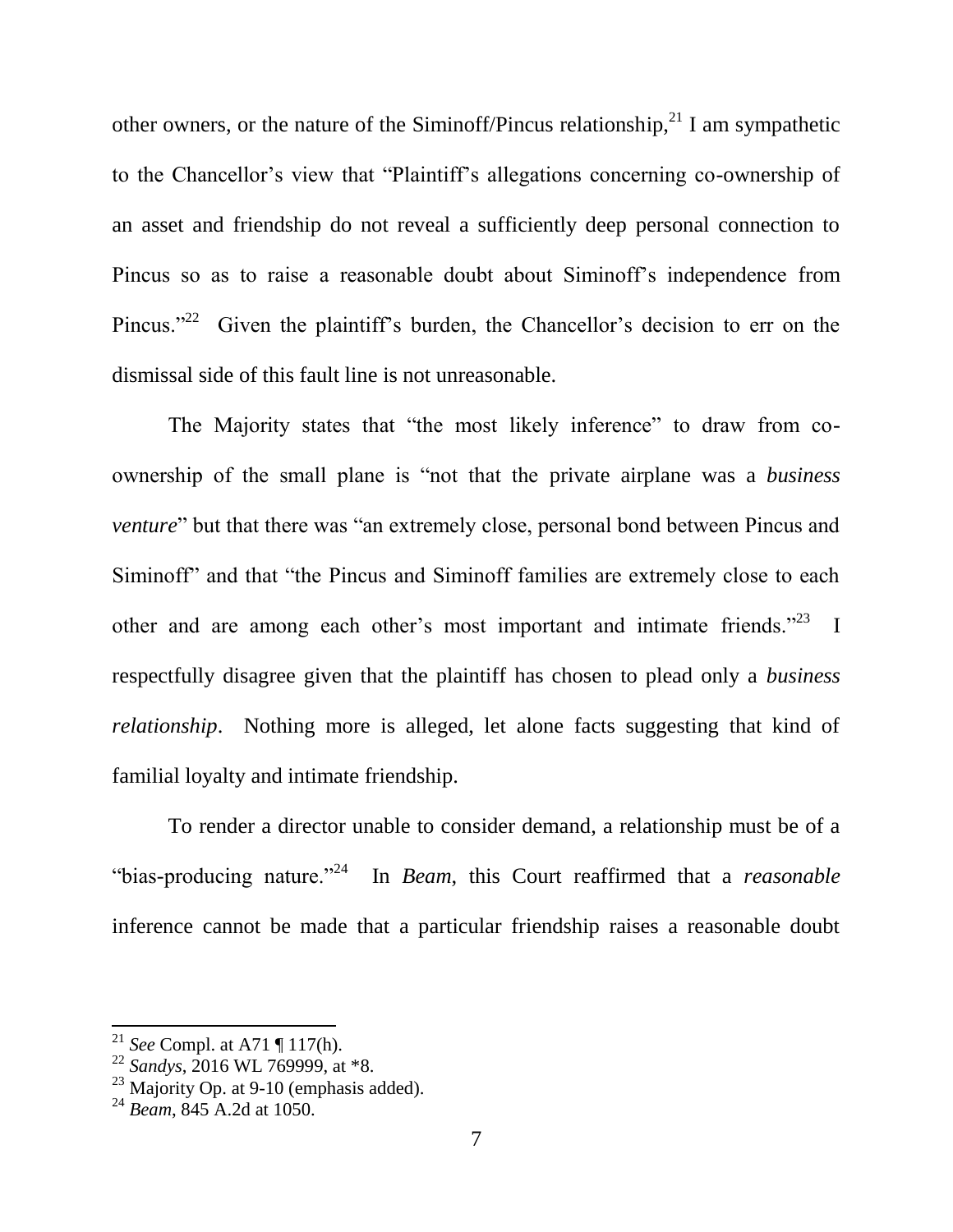"without specific factual allegations to support such a conclusion."<sup>25</sup> In *Beam*, this Court affirmed dismissal of a complaint that had pled that certain directors were a "longtime personal friend," a "longstanding friend[,]" and had a "longstanding personal relationship with defendant Stewart."<sup>26</sup> Given this plaintiff's decision to allege the existence of a business relationship only, he is left to argue that coownership of a small airplane is simply the kind of fact that, in and of itself, creates a reasonable doubt as to Siminoff's independence from Pincus. This is a close call. Although it may be reasonable to infer some kind of collaborative relationship given the nature of the asset, I do not believe the bare allegation in the Complaint rises to the level of creating a reasonable doubt as to Siminoff's ability to carry out her fiduciary duties, to properly consider a demand, and to put at risk her reputation by disregarding her duties.

Thus, this case stands in contrast to *Sanchez*, <sup>27</sup> for example, where the plaintiff pled that the director had a fifty-year friendship with the interested party, that the director's primary employment (and that of his brother) was as an executive of a company over which the interested party had substantial influence, and the director made thirty to forty percent of his annual income from his

<sup>25</sup> *Id.* (quoting *Beam v. Stewart*, 833 A.2d 961, 979 (Del. Ch. 2003)) (internal quotation marks omitted).

<sup>26</sup> *Id.* at 1045-47.

<sup>27</sup> *Del. Cnty. Emps. Ret. Fund v. Sanchez*, 124 A.3d 1017 (Del. 2015).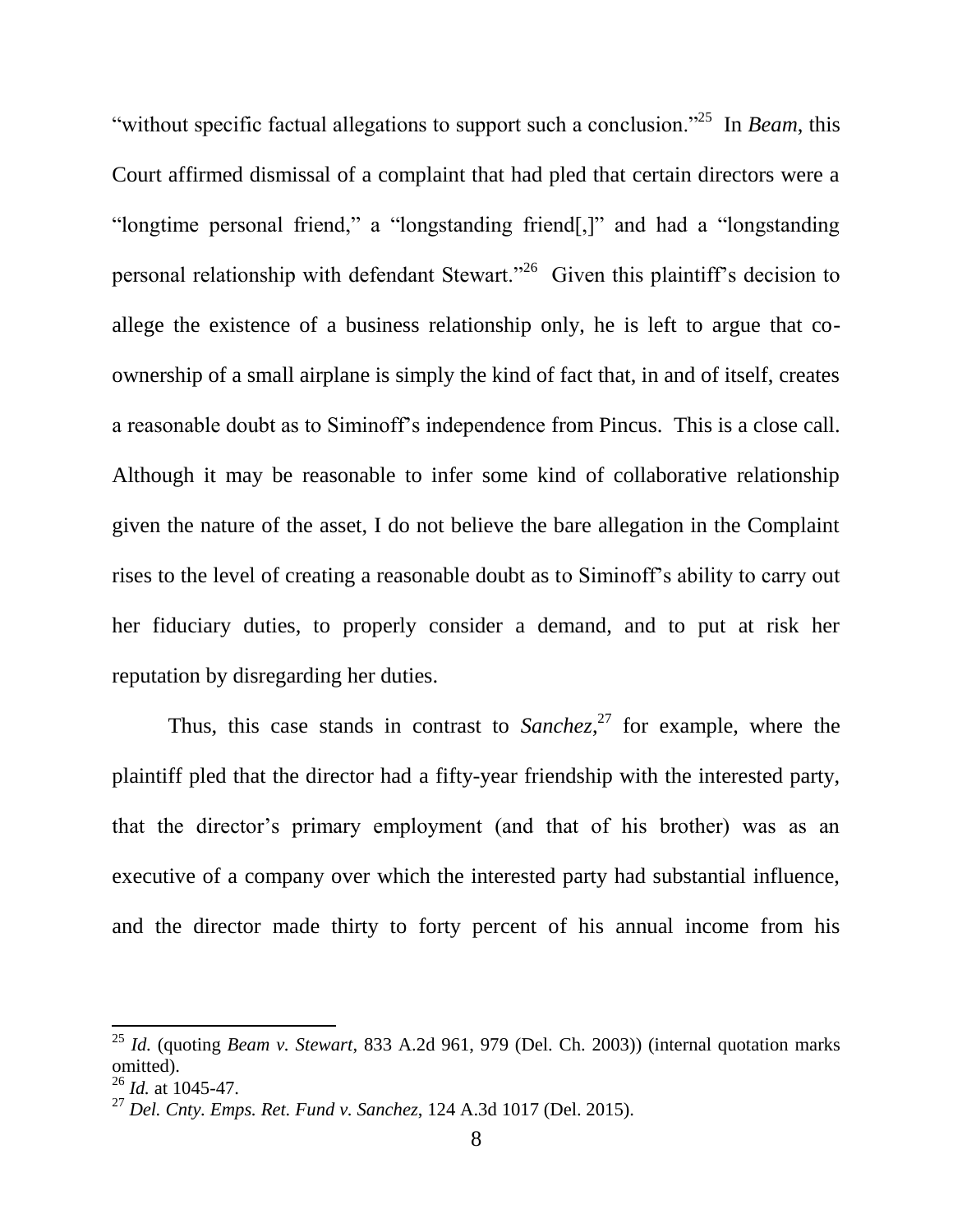directorship.<sup>28</sup> Here, the bare reference to a "close friendship" appears only as an unsupported assertion in a brief.<sup>29</sup> This unsupported and unverified reference should not be considered and should not serve as a basis upon which to draw any inferences. For me, this is not a mere technicality. Court of Chancery Rule 3(aa) requires that all complaints "be verified."<sup>30</sup> This means that every pleading "shall be under oath or affirmation by the party filing such pleading that the matter contained therein insofar as it concerns the party's act and deed is true, and so far as relates to the act and deed of any other person, is believed by the party to be true."<sup>31</sup> Unverified and unsupported statements in a brief should not be considered as if they were pleaded facts.

In *Sanchez*, we warned that, "[i]t is not fair to the defendants, to the Court of Chancery, or to this Court, nor is it proper under the rules of either court, for the plaintiffs to put facts outside the complaint before us.<sup>33</sup> We further cautioned that ―this approach hazards dismissal with prejudice on the basis of a record the plaintiffs had the fair chance to shape and that omitted facts they could have, but failed to, plead."<sup>33</sup> Here, the plaintiff failed to heed that warning and unnecessarily complicated the task of both courts in exercising their best efforts to reach a just

<sup>28</sup> *Id.* at 1020-21.

<sup>29</sup> Brief of Pl. in Opp'n to Defs.' Mots. to Stay or Dismiss at A145, *Sandys v. Pincus*, No. 9512- CB (Del. Ch. Apr. 17, 2015), *available at* A82-150.

 $30$  Del. Ct. Ch. R.  $3(aa)$ .

<sup>31</sup> *Id.*

<sup>32</sup> *Sanchez*, 124 A.3d at 1021 n.14.

<sup>33</sup> *Id.*